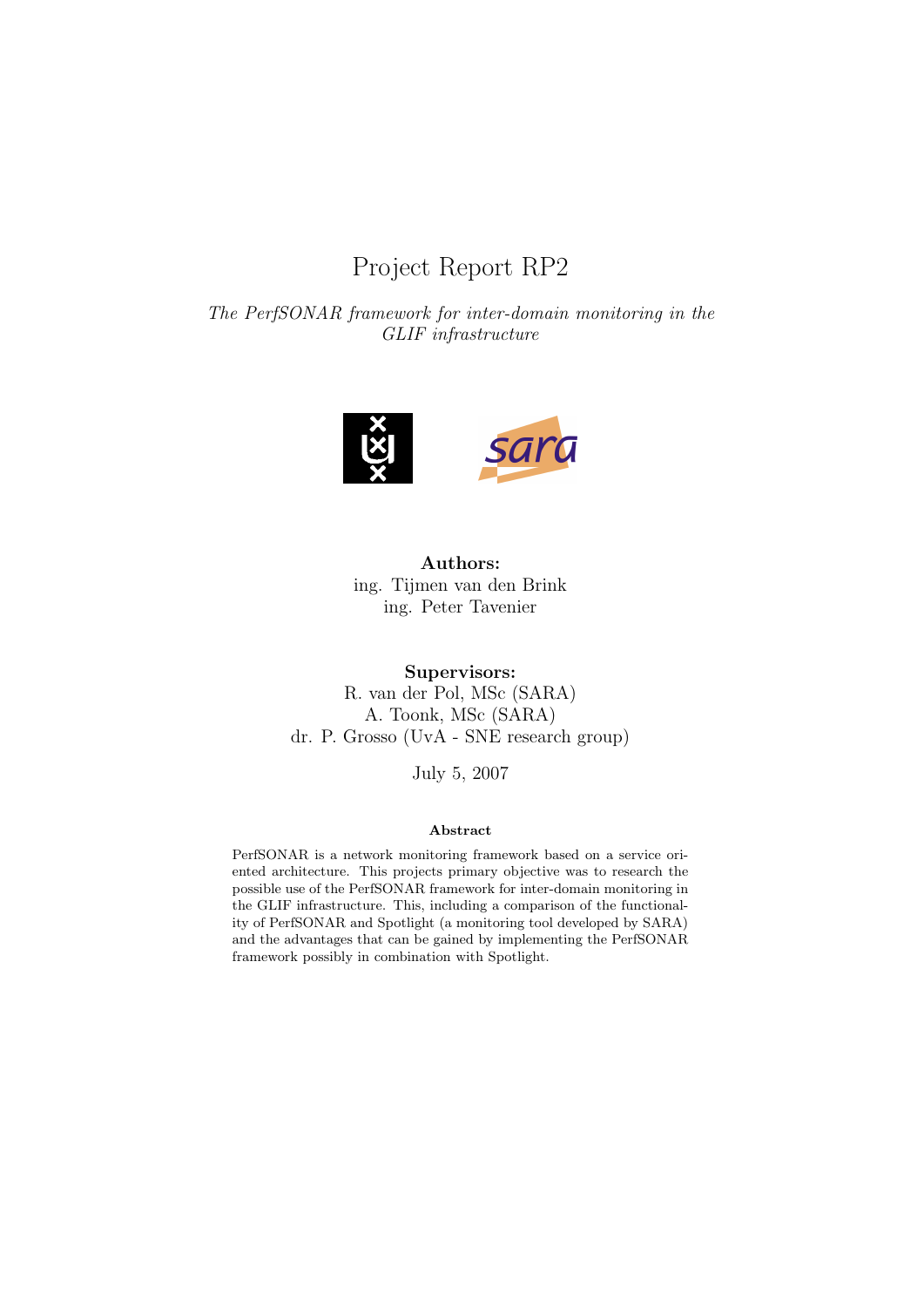# Contents

| 1              | Introduction                                                                                                           |                            |  |  |  |  |
|----------------|------------------------------------------------------------------------------------------------------------------------|----------------------------|--|--|--|--|
| $\overline{2}$ | Problem description                                                                                                    |                            |  |  |  |  |
| 3              | Related work                                                                                                           | 5                          |  |  |  |  |
| 4              | Global Lambda Integrated Facility<br>4.1<br>4.2<br>4.3                                                                 | 6<br>6<br>6<br>8           |  |  |  |  |
| 5              | PerfSONAR framework<br>5.1<br>5.2<br>Communication between services $\ldots \ldots \ldots \ldots \ldots \ldots$<br>5.3 | 9<br>9<br>10<br>12         |  |  |  |  |
| 6              | E2E inter-domain monitoring in the GLIF infrastructure<br>6.1<br>6.2<br>Concepts<br>6.3<br>6.4                         | 13<br>13<br>13<br>16<br>17 |  |  |  |  |
| 7              | Future work                                                                                                            | 18                         |  |  |  |  |
| 8              | Conclusions                                                                                                            | 18                         |  |  |  |  |
|                | Acknowledgments                                                                                                        | 18                         |  |  |  |  |
|                | <b>References</b>                                                                                                      | 19                         |  |  |  |  |
|                | Appendices                                                                                                             | 21                         |  |  |  |  |
|                | A XML E2E-link configuration files<br>A.2<br>A.3                                                                       | 21<br>21<br>22<br>26       |  |  |  |  |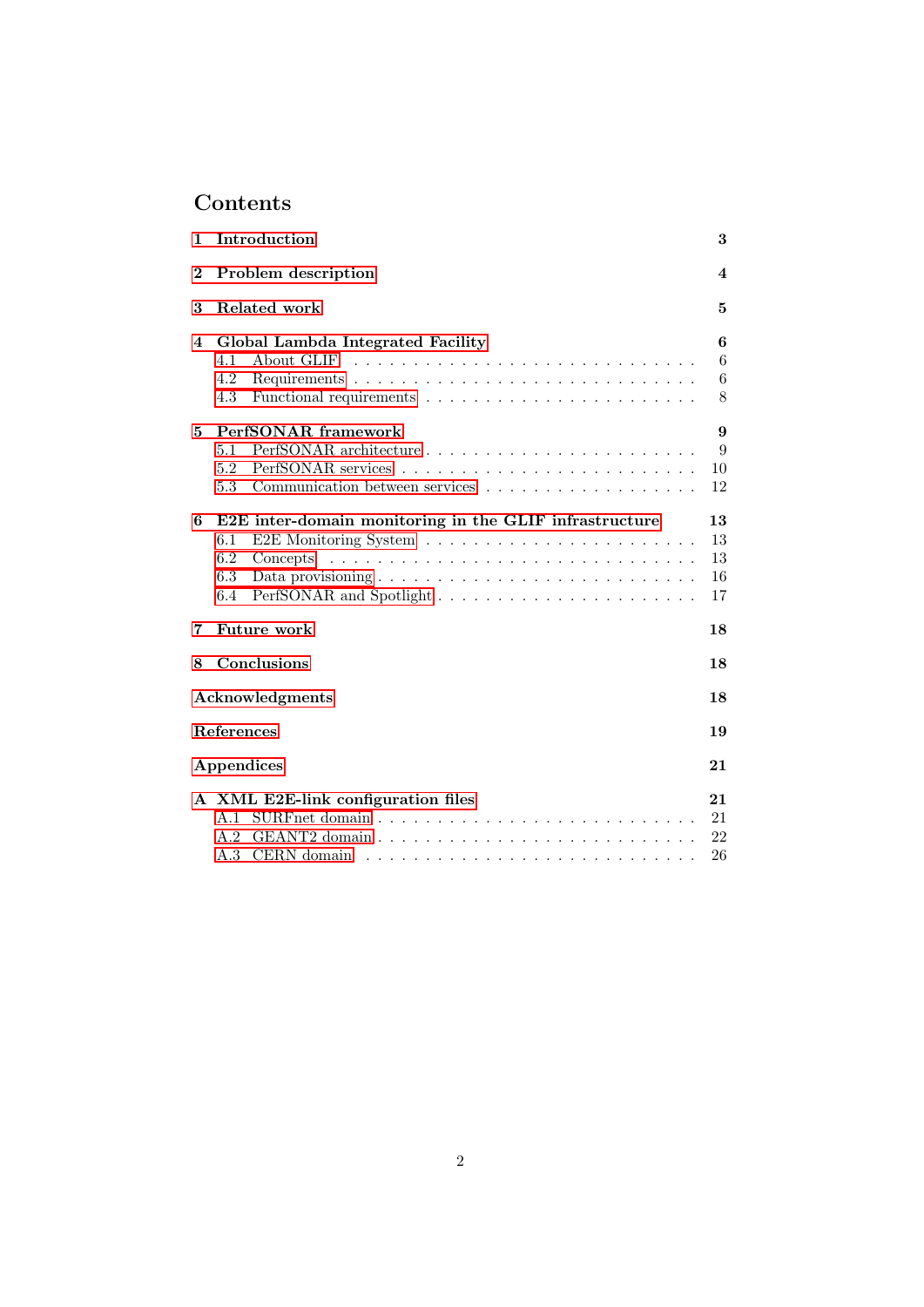# <span id="page-2-0"></span>1 Introduction

From June 4 until July 4, 2007, Peter Tavenier and Tijmen van den Brink did a research project on PerfSONAR. This project was initiated by the "Universiteit van Amsterdam (UvA)" and supported by SARA (R. vd Pol, MSc and A. Toonk, MSc) and the UvA SNE research group (dr. P. Grosso). PerfSONAR is a network monitoring framework developed by a joint collaboration of ESnet, GEANT2, Internet2 and RNP. The main purpose of this research is to find out if PerfSONAR is suitable for inter-domain lightpath monitoring in the GLIF infrastructure.

The rest of this report is organized as follows. In section [2](#page-3-0) the research question will be clarified with a problem description. Related work concerning this research will be presented in section [3.](#page-4-0) This research is focussed on the GLIF infrastructure. GLIF and their requirements will be highlighted in section [4.](#page-5-0) PerfSONAR consist of different services. These services and the PerfSONAR framework will be presented in section [5.](#page-8-0) A specific PerfSONAR monitor system, E2E monitoring system, which can be used for monitoring E2E links will be explained in section [6.](#page-12-0) The conclusions and future work are given in the last two sections.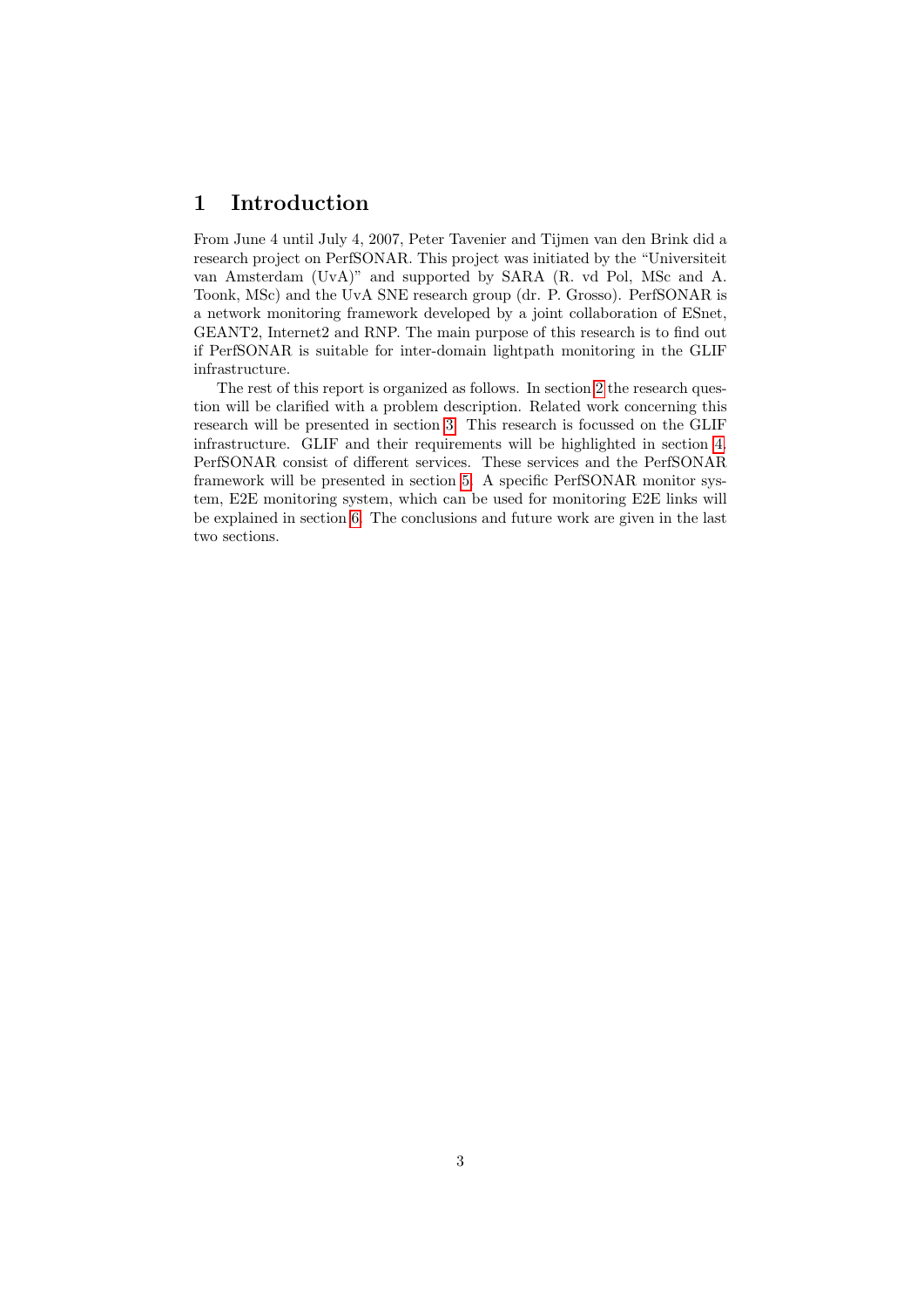# <span id="page-3-0"></span>2 Problem description

Many scientific research projects create big amounts of data that need to be transported worldwide. Today lightpaths are used to transfer this data between scientific institutes. A lightpath is a point-to-point, circuit switched optical path, between two nodes with a deterministic character. This means guaranteed Quality of Service (QoS). Lightpaths often run through multiple domains because of the worldwide collaboration of research institutes.

Monitoring a lightpath in a single domain is done by a NOC (Network Operation Control) of that specific domain. However monitoring a lightpath crossing multiple domains (inter-domain lightpath, see figure [1\)](#page-3-1) is different. Every NOC can see a part of the lightpath, yet a total overview is missing. To get a total overview of the status of a lightpath all the NOCs need to join their information. Viewing this combined information with a client gives you an overview of the total status of the lightpath.



<span id="page-3-1"></span>Figure 1: Inter-domain lightpath

PerfSONAR[\[14\]](#page-18-0) is a network monitoring framework based on a service oriented architecture. Implementing this framework in the different domains should make it possible to monitor an inter-domain lightpath. Therefore the primary objective of this research is to determine if it is possible to use PerfSONAR for inter-domain lightpath monitoring. An example of an inter-domain network is the Global Lambda Integrated Facility infrastructure, described in section [4.](#page-5-0)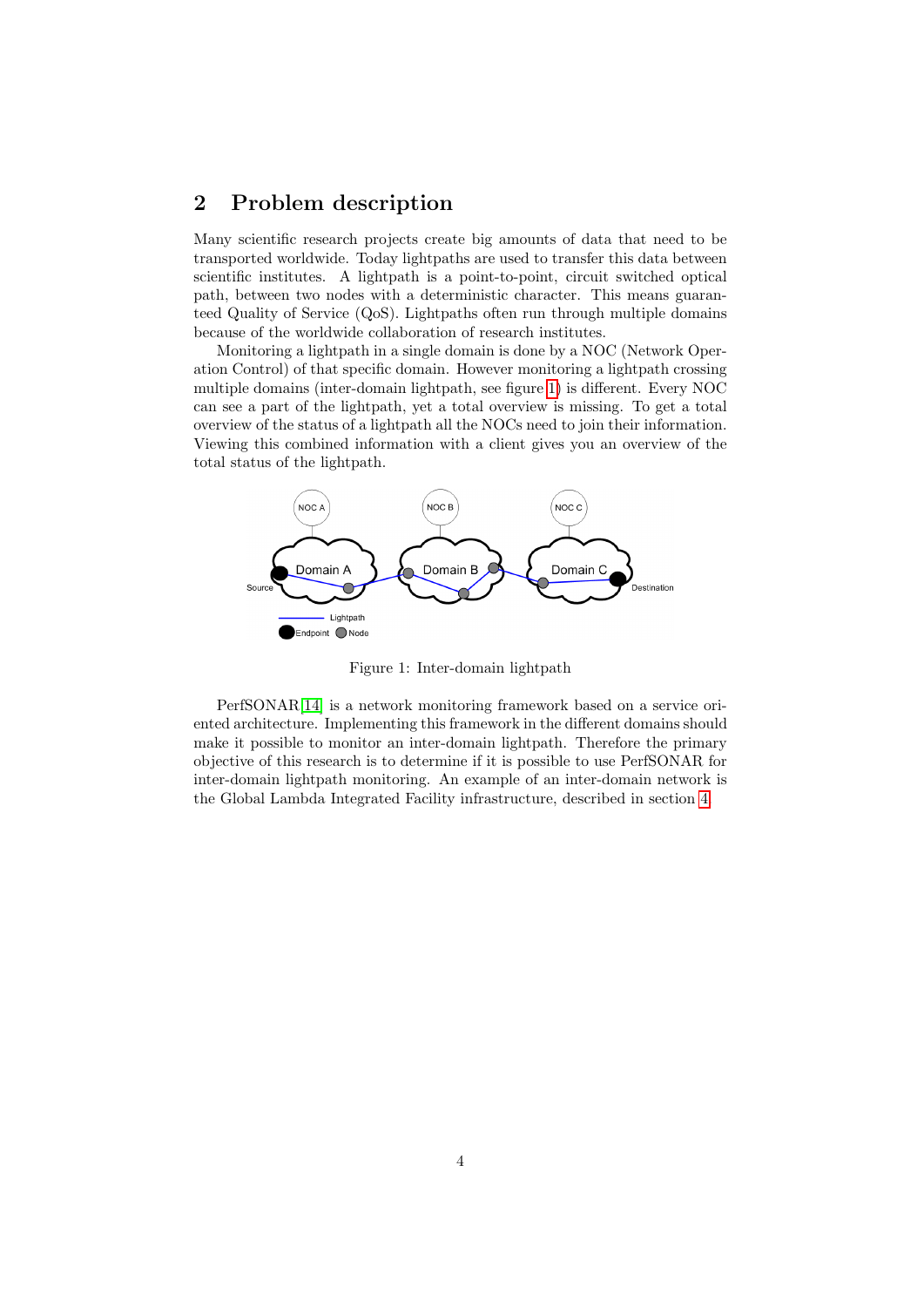# <span id="page-4-0"></span>3 Related work

The first release of the PerfSONAR project, PerfSONAR v1.0 was July 18, 2006. June 5, 2007 version 2.0 was released. Therefore PerfSONAR described in this report refers to PerfSONAR version 2.0.

Previous work related to the PerfSONAR project are papers written by the participants of PerfSONAR. These papers give a clear explanation of the PerfSONAR framework.

A good theoretical description of the inter-domain monitoring aspects is given in [\[1\]](#page-18-1). Practical implementations of this description are given in [\[5\]](#page-18-2).

In [\[6\]](#page-18-3) the visualization tools of PerfSONAR are described. This paper gives a good indication of what can be visualized within the PerfSONAR framework and is therefore mentioned here.

The service oriented architecture of PerfSONAR is clearly explained in [\[7\]](#page-18-4). It gives a good overview of the communication between the several PerSONAR services.

This document will refer to several documents which are also related to this project or clarify some specific subjects.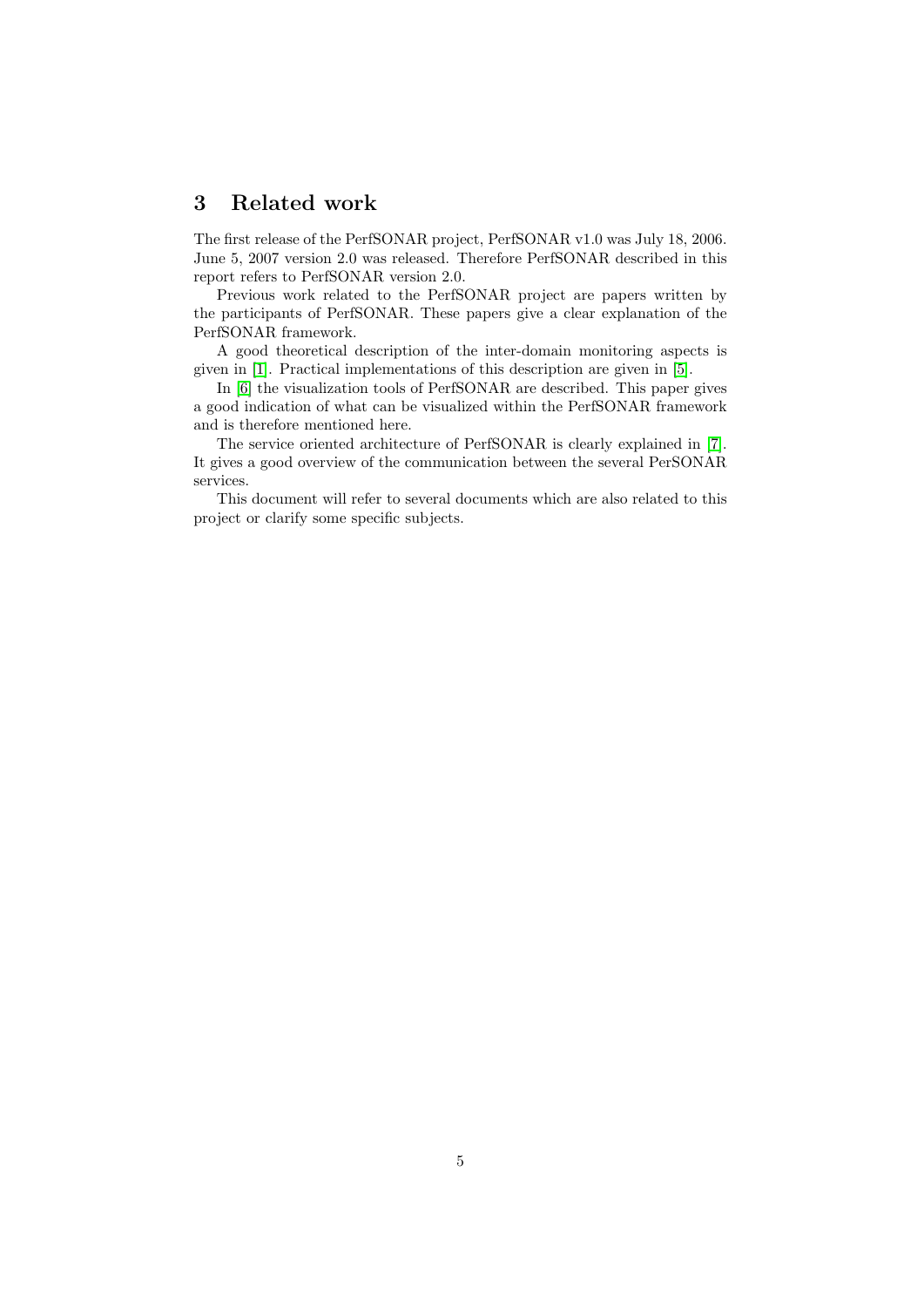# <span id="page-5-0"></span>4 Global Lambda Integrated Facility

### <span id="page-5-1"></span>4.1 About GLIF

GLIF stands for Global Lambda Integrated Facility. It is a virtual organization with mostly National Research and Educational Networks (NRENs) as participants. As stated in [\[4\]](#page-18-5) the two main activities of GLIF are:

- $\bullet$  To jointly make lambdas<sup>[1](#page-5-3)</sup> (i.e. wavelengths on a single fiber) available as an integrated global facility for use by scientists and projects involved in data-intensive scientific research.
- GLIF brings together leading networking engineers worldwide, who exchange information to learn from each others experiences, seek to establish best practice, work together to develop, test and implement new lambda networking technologies, middleware and applications, and generally collaborate to bring the technology forward.

Furthermore the GLIF community shares a common vision that focuses on optical networks to provide the needs of today's most demanding e-science applications. Lambda networking in GLIF terms is about offering lambdas (i.e. wavelengths) to user communities with guaranteed Quality of Service (QoS) on a shared fiber infrastructure.

#### <span id="page-5-2"></span>4.2 Requirements

The GLIF community involves a lot of parties which all have their own requirements. In [\[16\]](#page-18-6) stakeholders involved in a NREN organization are identified as:

- The general public and policy makers;
- Connected organizations;
- The network operator itself, including other connected NRENs;

The next subsections will discuss the requirements of the different stakeholders.

#### <span id="page-5-4"></span>4.2.1 The general public and policy makers

NRENs are most likely to be funded through public funds. This necessitates the organization to provide some information about the value of the network to justify expenditures [\[16\]](#page-18-6). The information provided should give a global view on the usage of the network. A suitable metric is the amount of data per time unit transported through the network. Note that different services (e.g. IP, or at a lower layer Ethernet) should be treated individually. The general public and policy makers require only a simple representation of the network usage.

<span id="page-5-3"></span><sup>1</sup>Wavelength Division Multiplexing is a technique to multiplex multiple optical carrier signals on a single fiber by using different wavelengths.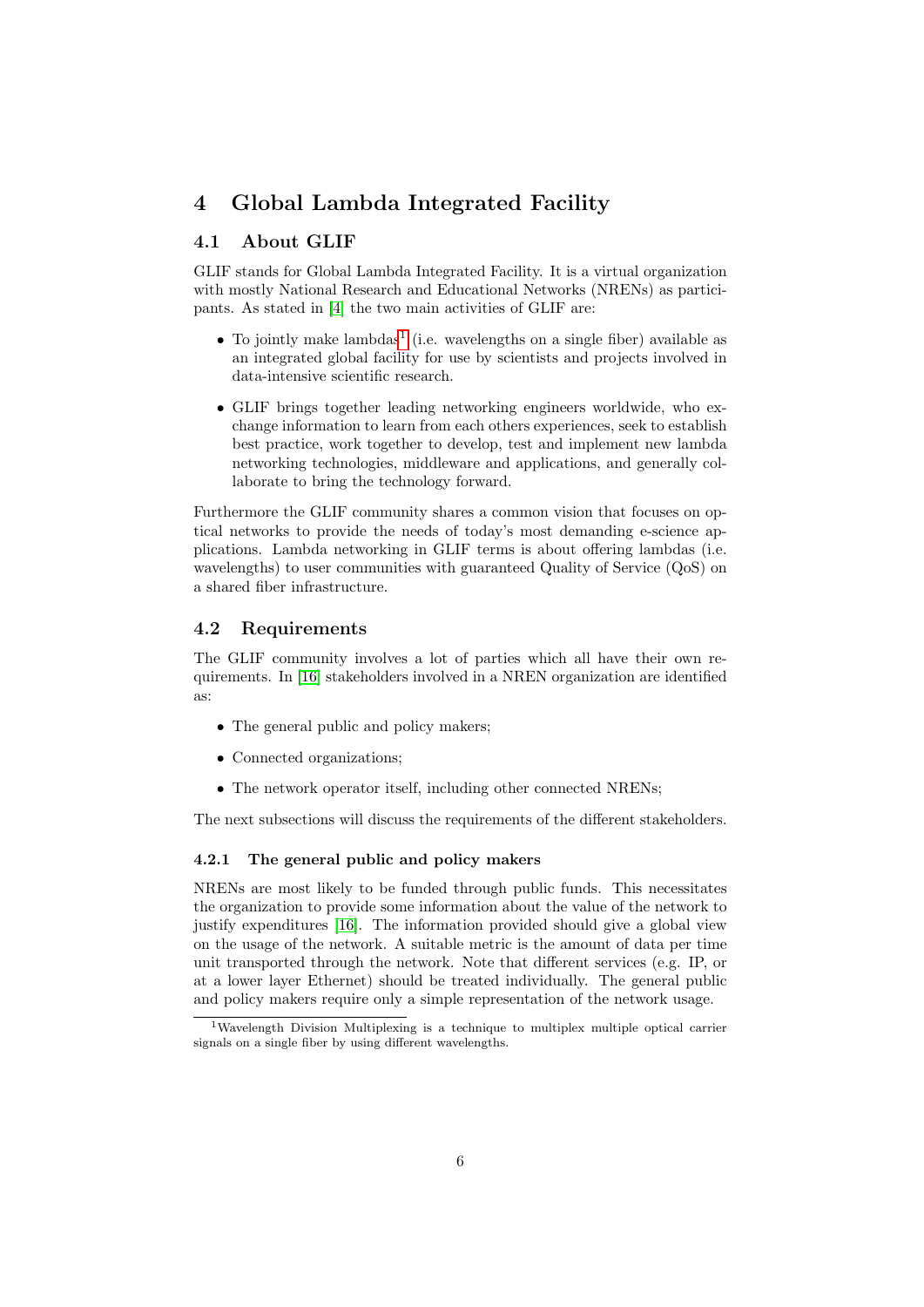#### <span id="page-6-0"></span>4.2.2 Connected organizations

A more detailed set of information should be made available to connected organizations. To show the clients their usage of the network the amount of data per time unit transported through each of the acquired interfaces is suitable. This helps to foresee future bottlenecks, justify the expenditure and abnormal traffic - possibly indicating errors or security incidents - will be noticed[\[16\]](#page-18-6). Preferably the client wants to relate the traffic on a certain interface with internal users. Distinguishing traffic on end-point specific characteristics is preferred.

#### 4.2.3 Network operators and connected NRENs

As a network operator you want full information of your network. The parties involved in this information or a subset of this information are 1) the stakeholders mentioned in sections [4.2.1](#page-5-4) and [4.2.2,](#page-6-0) 2) the network operator itself and 3) the connected NRENs. The first is provided only a subset of the information. The network operator itself is interested in all of the detailed information that is extracted from the network. This information is useful for several aspects including accounting, charging, capacity planning and network design. The third group - the connected NRENs - introduces the inter-domain aspect. When lightpaths cross different domains (see figure [1\)](#page-3-1) the need for other NRENs to have access to detailed information (e.g. link status and network performance) of involved domains increases.

If a lightpath goes down NOC A can only verify that the problem does not exist in domain A. When all NOCs are sharing their network information the problem could be solved in a more efficient way.

#### 4.2.4 Metrics in the GLIF infrastructure

Although the GLIF participants are primarily offering services at the lower layers (i.e. 0 and 1), but also at layer 2. The monitoring requirements will include services at layer 0,1 and 2. Figure [2](#page-6-1) depicts the offered service at each layer. At



<span id="page-6-1"></span>Figure 2: Services and capabilities in the hybrid network [\[9\]](#page-18-7)

the lowest layer (i.e. layer 0) dark fibers and with the use of WDM techniques lambdas can be provided. At this layer the following metrics/information could be interesting: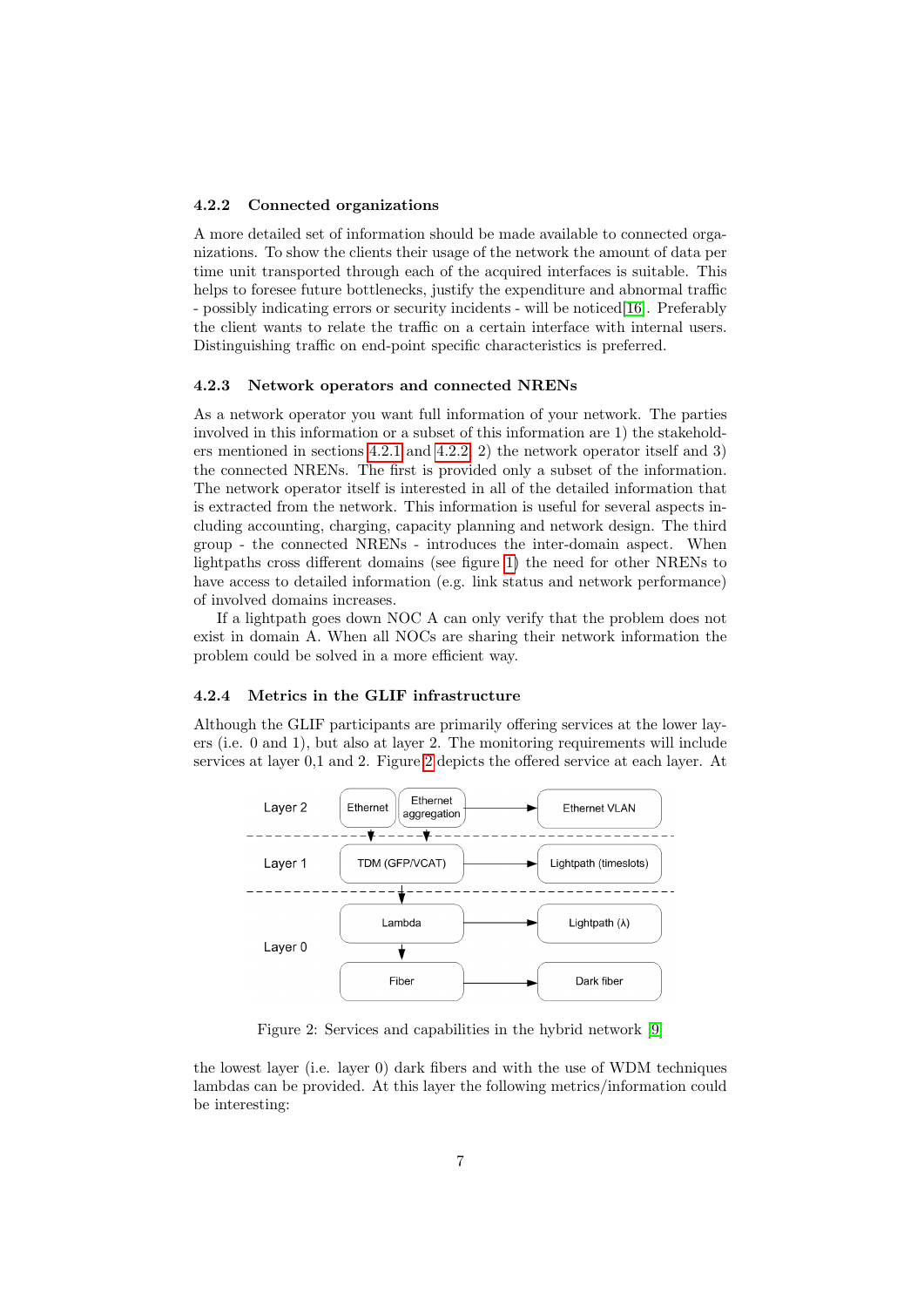- The signal strength/optical loss of the wavelengths
- Link status; up/down availability

At layer 1 SONET or SDH framing is used to create TDM based paths which divide a single lambda in a number of time slots depending on the protocol. The metrics of interest are:

- Errored Second Count (ES)
- Unavailable Seconds (US)
- Available timeslots
- Link status; up/down availability

To optimize the use of the layer 2 Ethernet service, VLAN technology can be used to aggregate multiple clients while remaining separate datastreams [\[16\]](#page-18-6). Useful metrics are:

- Runts (a packet that is too small)
- Giants (a packet that exceedes the maximum size)
- CRC errors
- Interface errors/drops
- Number of packets sent/received
- Link status; up/down availability

### <span id="page-7-0"></span>4.3 Functional requirements

One of the functional requirements for the GLIF infrastructure is that the monitoring tool must support unprotected and protected lightpaths. A protected



<span id="page-7-1"></span>Figure 3: protected lightpath

lightpath connects the same endpoints as the unprotected lightpath via a different route (see figure [3\)](#page-7-1). The connection between the two endpoint remains when a fiber cut takes place in lightpath A, because lightpath B is the backup route. In monitor visualization tools a fiber cut in lightpath A should be visible and also that lightpath B is still up. However in a total overview it should be visible that the lightpath is in operation.

Some lightpaths are only needed for a short time project. When a lightpath is set up, it must be easy to configure, or preferable configured automatically. Also when a lightpath is removed the configuration should be easy to maintain.

Another functional requirement is providing authentication and authorization functionality.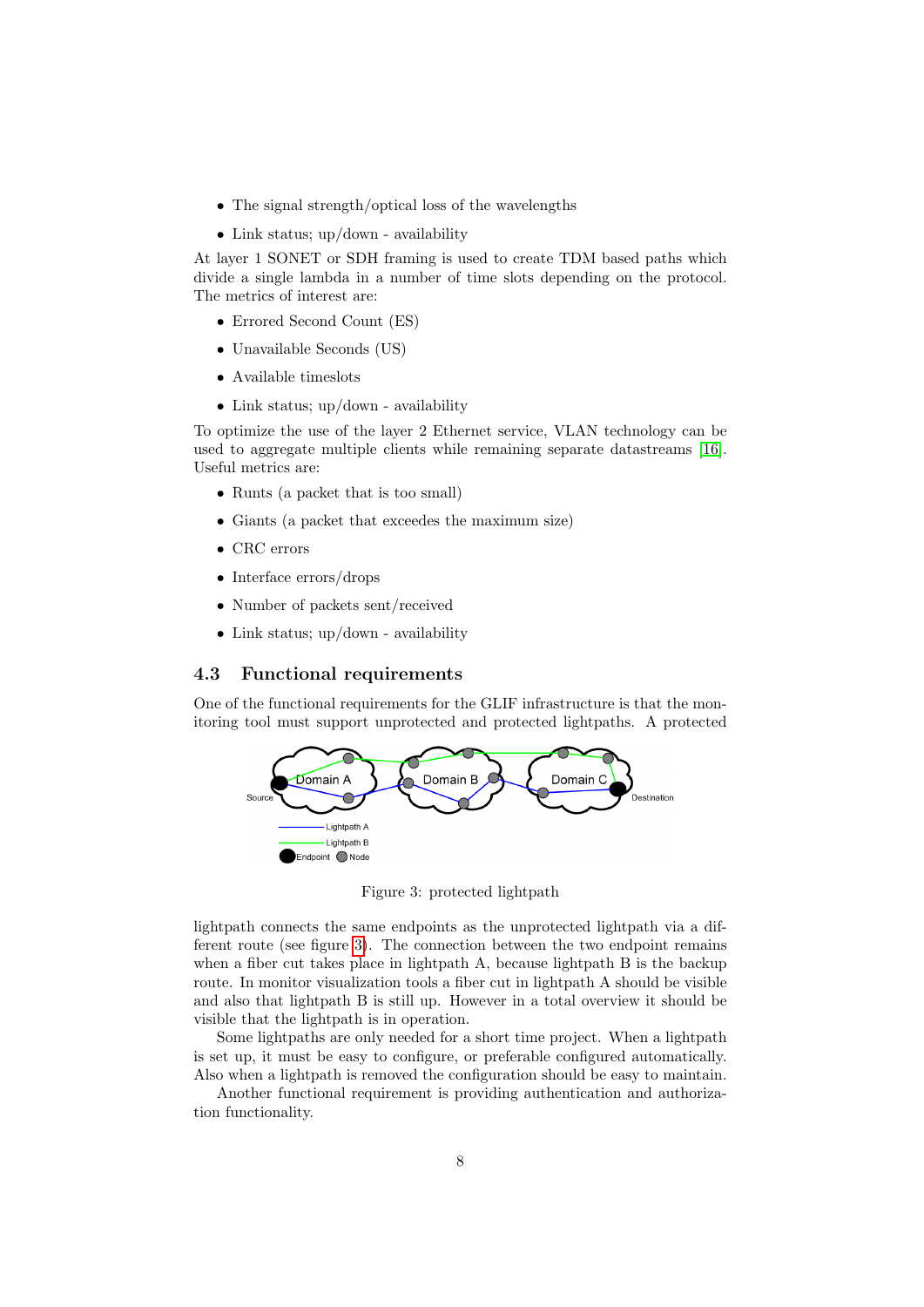# <span id="page-8-0"></span>5 PerfSONAR framework

PerfSONAR stands for PERformance focused Service Oriented Network monitoring ARchitecture. It is a joint collaboration between ESnet[\[2\]](#page-18-8), GEANT2[\[3\]](#page-18-9), Internet2[\[10\]](#page-18-10) and RNP[\[15\]](#page-18-11). PerfSONAR is a monitoring framework based on a service oriented architecture (SOA)[\[13\]](#page-18-12). This type of architecture has proven to be very flexible, robust and scalable. This makes it suitable for multi-domain Network monitoring[\[7\]](#page-18-4).

#### <span id="page-8-1"></span>5.1 PerfSONAR architecture

It is possible to divide the PerfSONAR architecture into three layers. As stated in [\[1\]](#page-18-1) and depicted in figure [4](#page-8-2) the three layers are:

- User interface layer
- Service layer
- Measurement point layer

Each of these layers are described in detail in the subsections [5.1.1](#page-8-3) to [5.1.3.](#page-9-1)



<span id="page-8-2"></span>Figure 4: Three layer model in the PerfSONAR architecture[\[1\]](#page-18-1)

#### <span id="page-8-3"></span>5.1.1 Measurement point layer

At this layer all the monitoring takes place. The measurement point service monitors the network and provides the network information to the upper layers. Monitoring can be arranged in active monitoring and passive monitoring.

Passive monitoring is a way of monitoring where the statistics are retrieved from the devices (e.g. SNMP to retrieve statistics).

Active monitoring is performing tests to get your performance statistics out of the network. An example tool is Bandwidth test controller (BWCTL[\[11\]](#page-18-13)) which uses Iperf<sup>[\[12\]](#page-18-14)</sup> to perform active monitoring. For example Iperf generates a huge amount of traffic to transfer over a link to determine the maximum throughput of that link.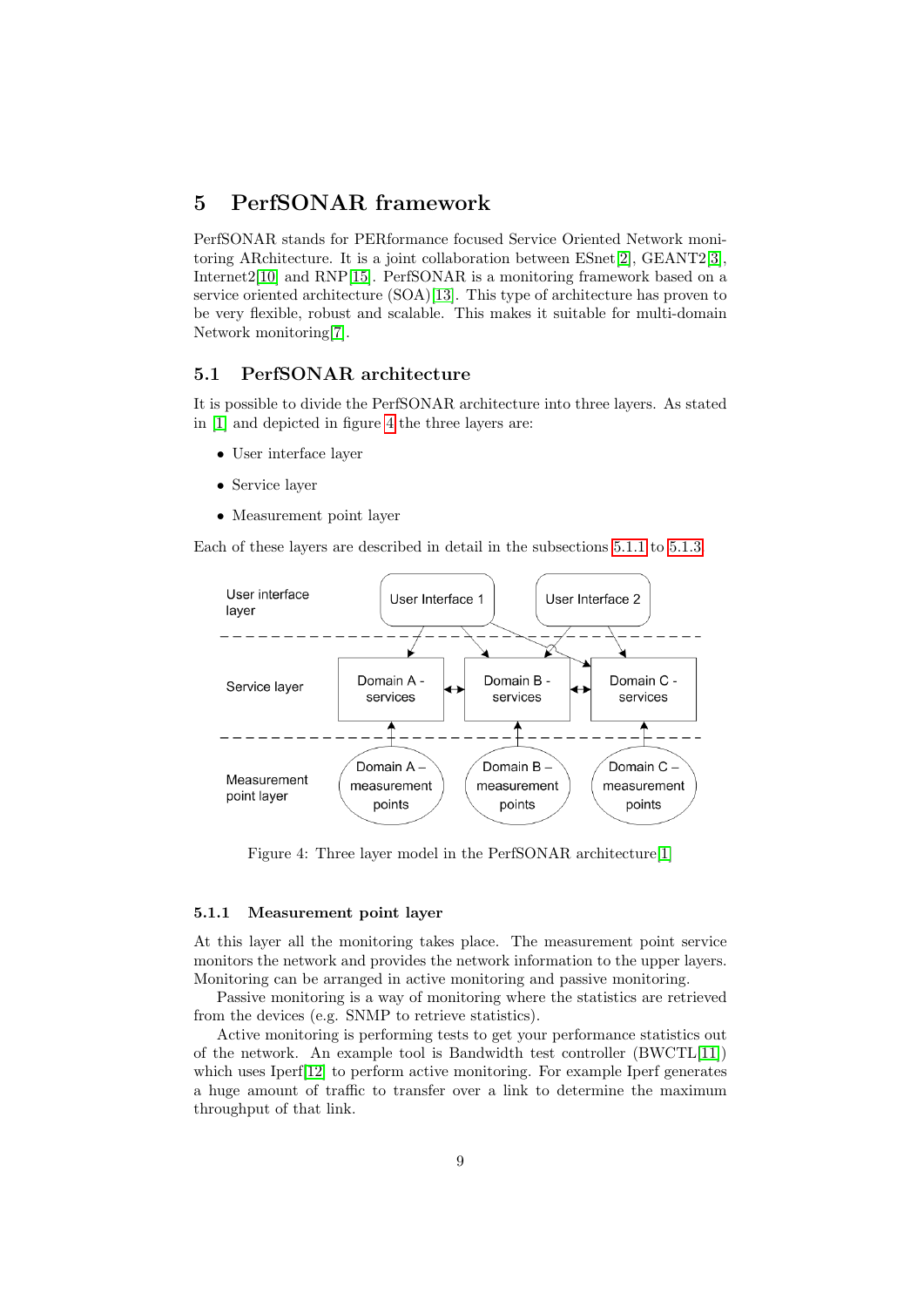#### 5.1.2 Service layer

The service layer is the middle layer in the PerfSONAR framework. The main purpose is to interact between the user interface layer and the measurement point layer and it is therefore responsible for the domain control. This is done by following services; lookup service, measurement archive service, authentication service, transformation service and resource protector service. Some of these services contain an interface and can be contacted directly by the user interface layer.

In figure [4](#page-8-2) the lines that connect the different domain at the service layer are indicating the information exchange of the lookup services (explained later on in section [5.2.1\)](#page-10-0). The other services in the service layer interact with services in their own domain or with the user interface of another domain.

#### <span id="page-9-1"></span>5.1.3 User interface layer

As the name implies, the user interface layer is an interface for the user to the lower layers. In this layer the visualization tools (e.g. analysis tools, threshold alarms, visualization graphs) show what is in the layers below. Adapting tools to the user specific needs is possible so that many different types of users get their information out of the framework. The user interface layer adds a level of abstraction by concealing all the measurement points and services in the lower layers.

The user interface first contacts the service layer at a lookup service (section [5.2.1\)](#page-10-0) to request which measurement data is available and where it can be found. Therefore the interface must know the address of the lookup service. This address can be found in another lookup service or must be "hard-coded".

### <span id="page-9-0"></span>5.2 PerfSONAR services

PerfSONAR consists of several services, because of its service oriented architecture. The services described in the PerfSONAR online documentation are:

- Lookup Service
- Measurement Point Service
- Measurement Archive Service
- Authentication Service
- Transformation Service
- Resource Protector Service

Each service is able to run independently, however it is also able to interact with other services. This communication between services is based on SOAP XML messages and uses the schema of the Global Grid Forum (GGF) Network Measurement Working Group (NMWG). This NMWG schema is briefly explained in section [5.3](#page-11-0) and described in detail in [\[17\]](#page-19-0).

Figure [5](#page-10-1) displays which services contact which services and for what purpose. These services are also explained separately in subsections [5.2.1](#page-10-0) to [5.2.3.](#page-11-1) Each service can be implemented multiple times.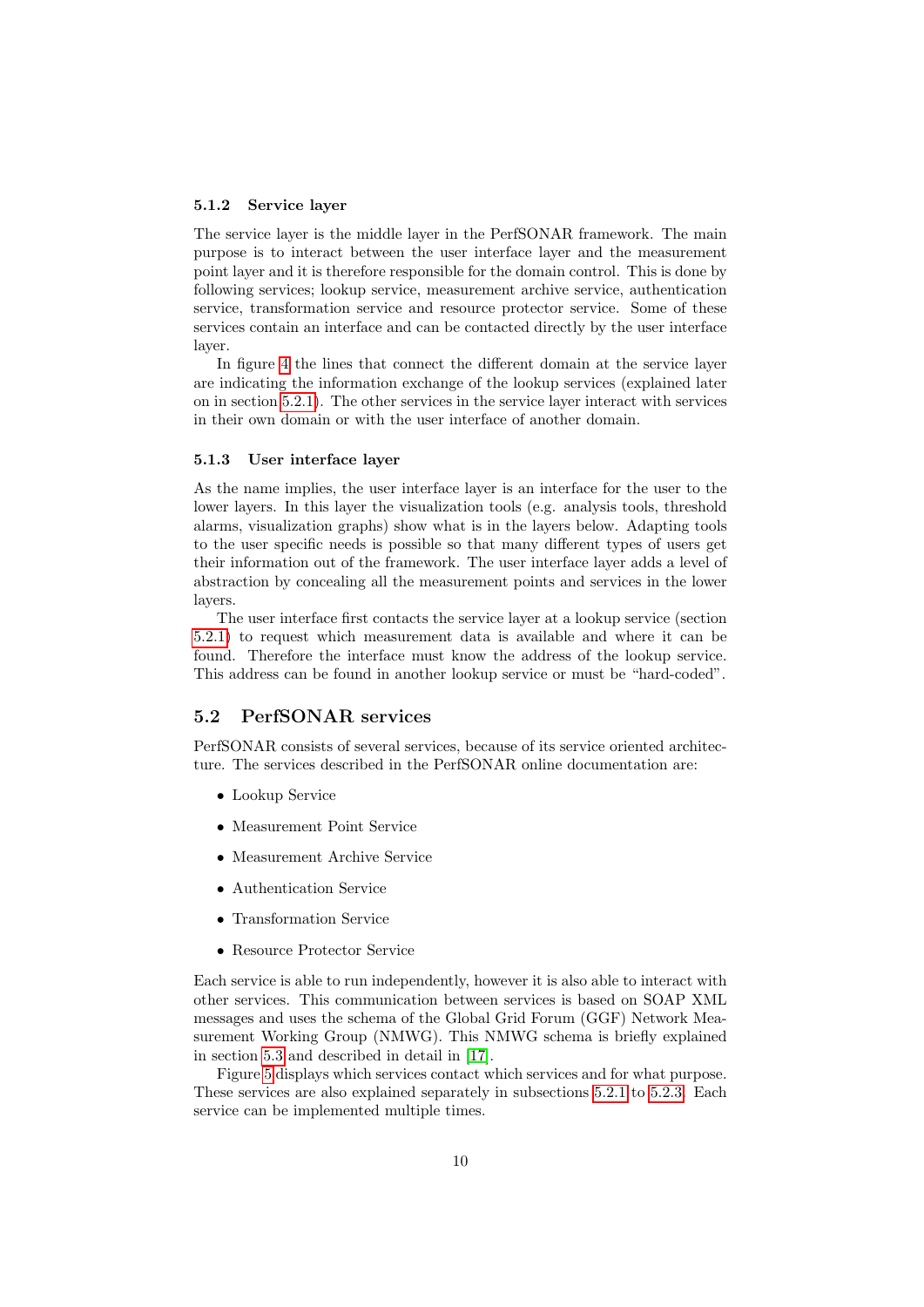The services for authentication, transformation and resource protection, described in subsections [5.2.4](#page-11-2) to [5.2.6,](#page-11-3) are only described in the documentation as how they should work. There are not yet implementations available and these services are not used in this project. Therefore they are not mentioned in figure [5.](#page-10-1)



<span id="page-10-1"></span>Figure 5: Interaction between services within the PerfSONAR framework[\[7\]](#page-18-4)

#### <span id="page-10-0"></span>5.2.1 Lookup service

The lookup service acts as a directory service. Services register themselves and their capabilities with the lookup service (see figure [5\)](#page-10-1). A lookup service can also register itself to other lookup services. However in a typical situation every domain has only one lookup service.

The client (user interface) communicates with this service to get information about the other services. Clients are able to query the lookup service to acquire the available services. Therefore the client must have knowledge of the address of a lookup service. Queries to the lookup service are based on attributes like: service type, required authentication attributes, service capabilities, network location, etc.

The information is stored in a XML database with XQuery capabilities[\[19\]](#page-19-1). XQuery is a query language that is designed to query collections of XML data.

#### 5.2.2 Measurement point service

A measurement point service provides the monitoring information. PerfSONAR has several implementations of measurements points, i.e. Bandwidth test controller (BWCTL), One-Way Active Measurement Protocol (OWAMP) and Endto-End Monitoring (E2EMon). These measurement services are rolled out at the moment as micro-releases, this means that they are not fully implemented in the perfsonar bundle yet.

The measurement point service pushes information to all subscribed measurement archives (section [5.2.3\)](#page-11-1). This information is in compliance with the NMWG XML schema format.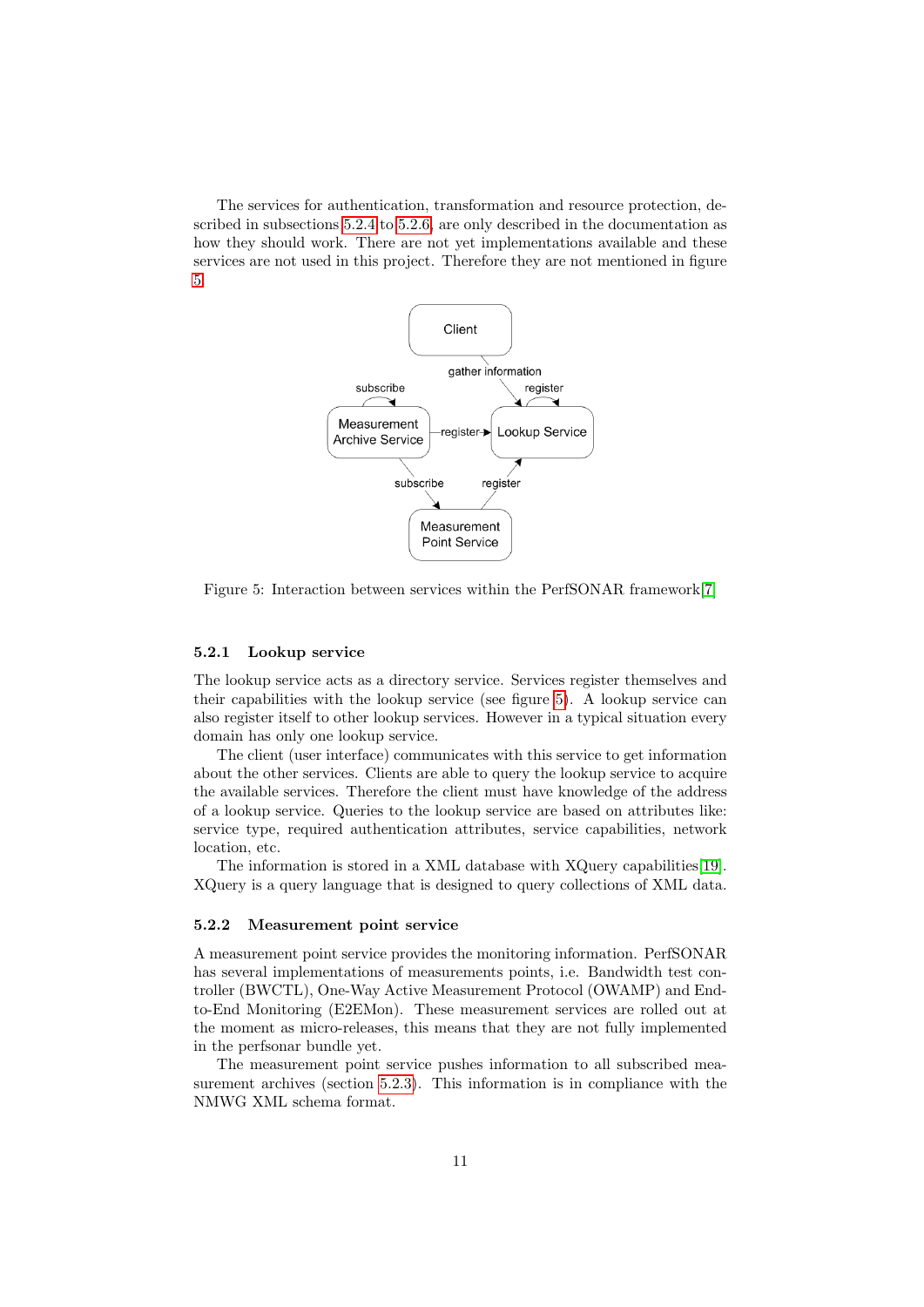It is possible to use any monitoring service as long as it delivers the measurement information in NMWG XML format.

#### <span id="page-11-1"></span>5.2.3 Measurement archive service

A measurement archive stores measurement information in a database. This measurement data that is produced by a measurement point is also archived. Historical data can be requested from a measurement archive.

The measurement archive service must be subscribed to a measurement point service or another measurement archive service to get measurement data. It also must be registered with the lookup service, so the client is able to find the archive. A client is able to access the measurement data directly after requesting the lookup service for its location.

#### <span id="page-11-2"></span>5.2.4 Authentication service

The authentication service is not yet implemented in PerfSONAR. This service should control the authentication of the users and/or group. Whether they have access to measurement data, or if the user can control a measurement point, etc.

This service communicates with the resource protector service (subsection [5.2.6\)](#page-11-3).

#### 5.2.5 Transformation service

The transformation service performs a function upon the measurement data. This can be an aggregation, correlation, translation, etc. An example of this service is the topology service, which provides necessary information about the network. There is not yet a transformation service implemented in the Perf-SONAR framework.

A topology service collects information from a variety of sources, e.g. measurement points and measurement archives. Algorithms derive the network topology from this information.

#### <span id="page-11-3"></span>5.2.6 Resource protector service

The Resource Protector Service manages the authorization of users and the resource availability requests. There is not yet an implementation of this service available, it is only documented.

#### <span id="page-11-0"></span>5.3 Communication between services

PerfSONAR is service oriented architecture, therefore it communication between the services with Simple Object Access Protocol (SOAP). This are XML messages over the HTTP protocol. This communication is done according the NMWG schema. This is a XML schema developed for network measurements.

In the NMWG schema the topology points, the links and link status are identified. Examples are given in appendix [A.](#page-20-0) In this report the NMWG schema will not be explained in detail, this schema is described in detail in [\[8\]](#page-18-15) and [\[17\]](#page-19-0).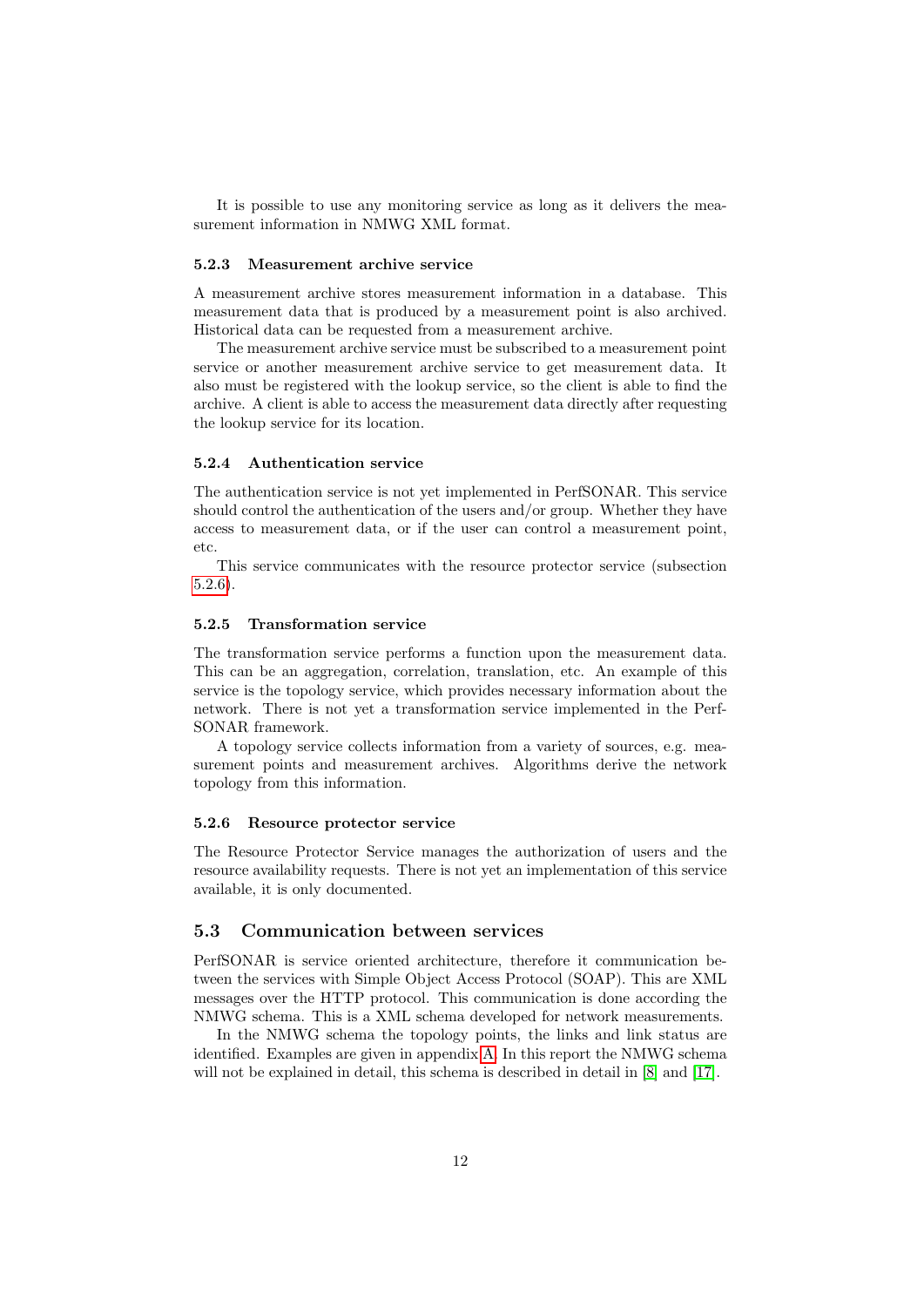# <span id="page-12-0"></span>6 E2E inter-domain monitoring in the GLIF infrastructure

Currently monitoring E2E (end-to-end) links within a single domain is not a problem, but as described in section [2](#page-3-0) the challenge lies in the inter-domain aspect of monitoring an E2E link. To recapitulate: In figure [1](#page-3-1) each NOC monitors the lightpaths within its own domain. However, E2E lightpaths often cross several domains and especially in the GLIF infrastructure. If an E2E lightpath breaks, the NOCs can only see if the problem resides in their own domain. To verify where the problem exists the NOCs need to contact each other which can be very time consuming. The next subsections cover the E2E Link Monitoring System, developed by GN[2](#page-12-3)-JRA1<sup>2</sup>, which solves the interdomain monitoring problem by providing the intra-domain monitoring data to the other domains.

#### <span id="page-12-1"></span>6.1 E2E Monitoring System

The E2E Link Monitoring System, developed by GEANT2, is in essence a visualization tool written in HTML. It is able to visualize the status of an inter-domain E2E link as depicted in figure [6.](#page-12-4) However in order to visualize the status of an E2E inter-domain link it is necessary to get all the statuses of the separate links the E2E link is composed of. The E2E Monitoring System explains the concepts of E2E Monitoring. It states what each domain has to do in order to participate (e.g. how measurement data should be provided to the E2E Monitoring System).

| Time of State Aggregration: 2007-06-28, 14:08:18 MEST (Cycle time: 60 s.)<br><b>Operational State:</b><br>Up<br>Administrative State:<br>Normal Oper. |                         |                                |                                         |                |                                    |                          |                                      |                               |                         |
|-------------------------------------------------------------------------------------------------------------------------------------------------------|-------------------------|--------------------------------|-----------------------------------------|----------------|------------------------------------|--------------------------|--------------------------------------|-------------------------------|-------------------------|
| Domain<br>SURFNET (?)                                                                                                                                 |                         | GEANT <sub>2</sub>             |                                         |                |                                    |                          | CERN(?)                              |                               |                         |
| Link<br>Structure                                                                                                                                     | ΞP                      | .                              | 1.1.1.1.1.1.1.1.1                       | DP.            |                                    | DP.                      | ------------                         |                               | ΞP                      |
| Type                                                                                                                                                  | EndPoint                | ID Part Info                   | ID Part Info                            | Demarc         | Domain Link                        | Demarc                   | ID Part.Info                         | ID Part.Info                  | EndPoint                |
| Local Name                                                                                                                                            | SURFNET-<br><b>SARA</b> | SURENET-NL-<br>CERN-SARA       | SURENET-<br>LHC ter1.15.ams-<br>fra.ams | GEANT2-<br>AMS | ams-gen_LHC_CERN-<br>SURFNET 06002 | GEANT2-<br><b>GEN</b>    | CERN-<br>LHC ext1.18.fra-<br>gen.gen | S513-C-BE3                    | CERN-<br>T <sub>0</sub> |
| State Oper.                                                                                                                                           |                         | Up                             | Up                                      | ٠              | <b>Up</b>                          | $\overline{\phantom{a}}$ | Up                                   | Up                            | ٠                       |
| State Admin.                                                                                                                                          | $\sim$                  | Normal Oper.                   | Normal Oper.                            | ٠              | Normal Oper.                       | ٠                        | Normal Oper.                         | Normal Oper.                  | ٠                       |
| Timestamp                                                                                                                                             |                         | 2007-06-28<br>T14:05:08.0+0200 | 2007-06-28<br>T13:07:20.0+0100          |                | 2007-06-28<br>T13:07:20.0+0100     |                          | 2007-06-28<br>T13:07:20.0+0100       | 2007-06-28<br>T14:07:53+02:00 |                         |

Status of E2E Link CERN-SARA-LHCOPN-001

<span id="page-12-4"></span>Figure 6: Visualization of an E2E link

### <span id="page-12-2"></span>6.2 Concepts

In [\[5\]](#page-18-2) an E2E link is defined as an optical connection realized using layer 1 and 2 technologies like Ethernet or SDH/SONET over fiber. Such a link connects two endpoints that may reside in different domains (see figure [7\)](#page-13-0). The E2E link is composed of several local links and inter-domain links. A local link is a link within a single domain. An inter-domain link connects two domains. These two link types are called "logical links" for the remainder of this document. A node that is not the end of an E2E link is called a demarcation point. The

<span id="page-12-3"></span><sup>2</sup>GEANT2 Joint Research Activity 1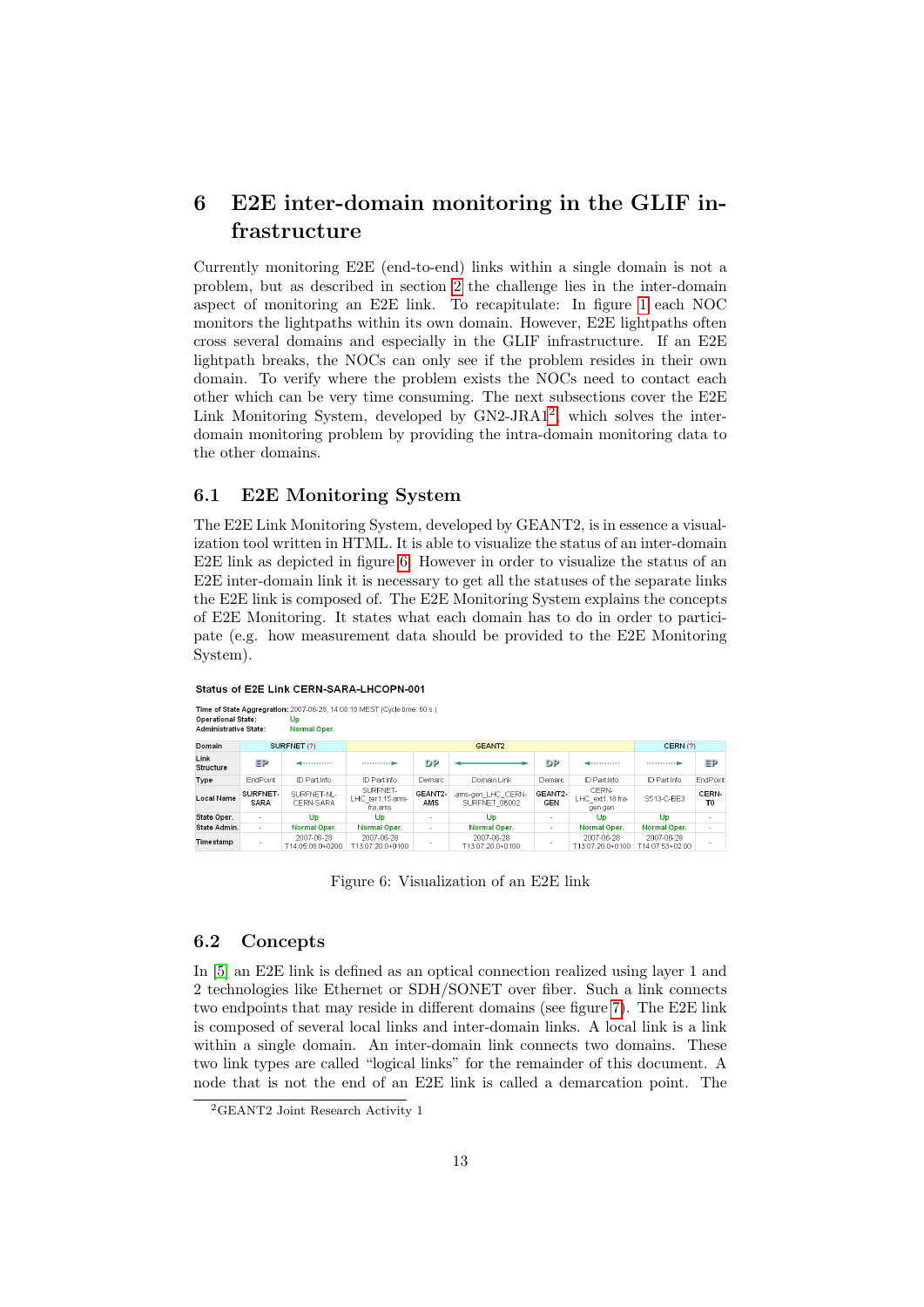

<span id="page-13-0"></span>Figure 7: Concept of an E2E inter-domain link

node ending an E2E link is obviously called an endpoint. Thus, an E2E link is a logical connection between two endpoints composed of one or more logical links.

The technology used on these links (e.g. SDH/SONET, Ethernet, etc.) is irrelevant for the E2E Monitoring System as they are treated as logical links which share common abstract properties (e.g. link status). The E2E Monitoring System polls the domains' Measurement Archives to retrieve the status information on all the links (see figure [8\)](#page-13-1). It only needs to access the MA Web Service and not the physical devices. In order to compose a correct E2E link a naming convention is used by all involved parties. An E2E link is owned by a



<span id="page-13-1"></span>Figure 8: E2E Link Monitoring System

project and has two state attributes representing the operational and the administrative status of the complete E2E link. The possible values of the attributes are respectively presented in table [1](#page-14-0) and [2.](#page-14-1) A logical link has three attributes, including the two previously mentioned attributes. The third attribute is a time stamp which indicates the last state measurement of the link. A Topology Point is either an endpoint or a demarcation point and it is part of an authoritative domain. This domain is responsible for the Topology Point. A link consists of at least two Topology Points. A Topology Point has the following attributes: Name, Country, City, Institution, Latitude and Longitude. To retrieve the status of an inter-domain link two scenarios are possible. In the first scenario one domain takes the responsibility for monitoring the link. In the second scenario, which is in practice also the most likely to occur, both domains monitor their side of the link. Information of both domains is then aggregated. This type of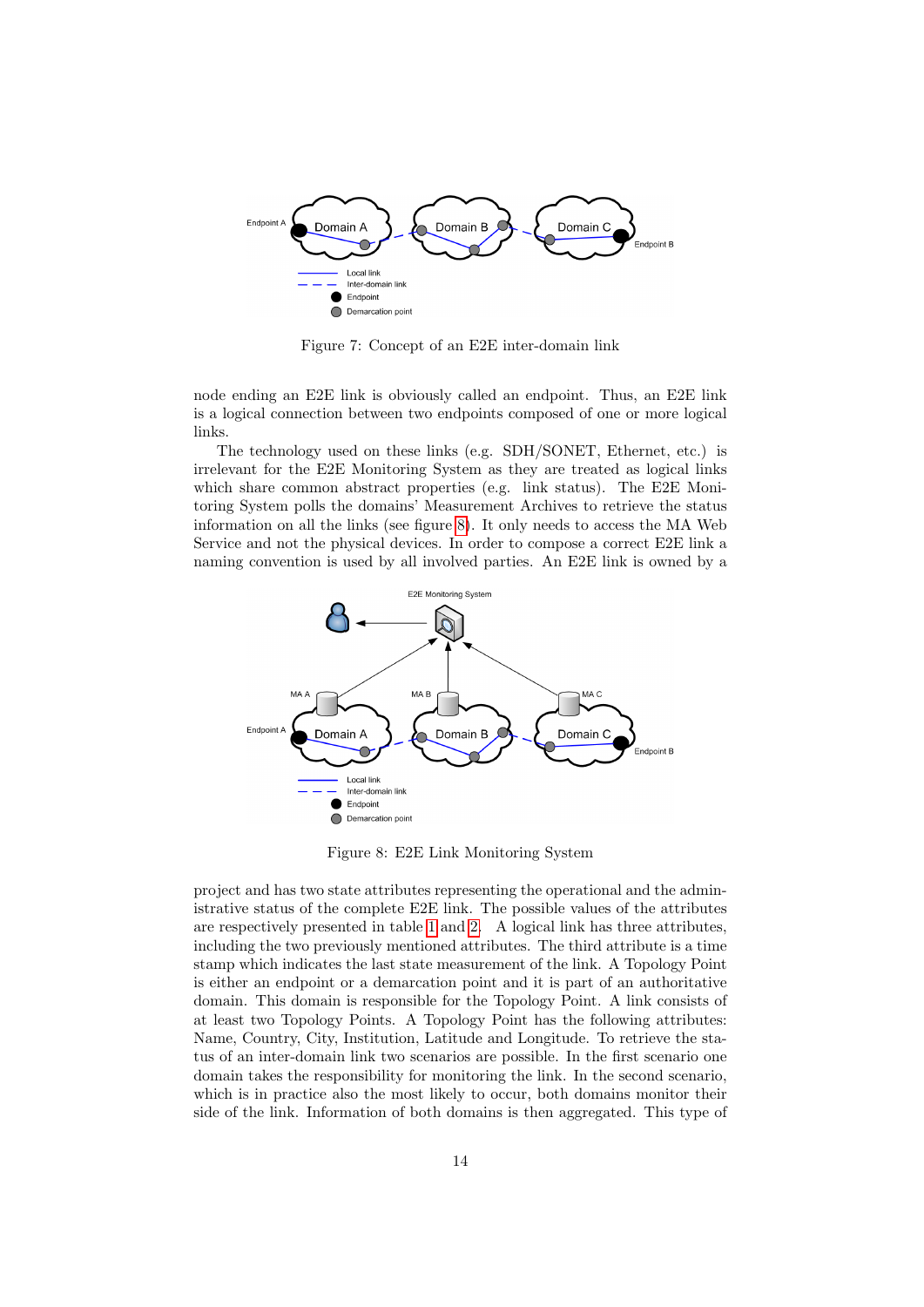| Operational State Value   Description |                                      | Weight |
|---------------------------------------|--------------------------------------|--------|
| Unknown                               | Domain could not acquire information |        |
|                                       | about operational state              |        |
| Up                                    | Link is up                           |        |
| Degraded                              | Link is up,                          | ∩      |
|                                       | but has degraded performance         |        |
| Down                                  | Link is down                         | ച      |

<span id="page-14-0"></span>Table 1: Operational state [\[5\]](#page-18-2)

| Operational State Value | Description                          | Weight |
|-------------------------|--------------------------------------|--------|
| Unknown                 | Domain could not acquire information |        |
|                         | about operational state              |        |
| Normal operation        | No administrative work is performed  |        |
| Maintenance             | Planned maintenance activity in      | റ      |
|                         | progress                             |        |
| Troubleshooting         | Trouble shooting is in progress      | 3      |
| UnderRepair             | Repair process is in progress        |        |

<span id="page-14-1"></span>Table 2: Administrative state [\[5\]](#page-18-2)

link is called "Inter Domain Partial Info".

#### 6.2.1 Example of an E2E inter-domain link

The configuration files in appendix [A](#page-20-0) are an example of how an E2E interdomain link in PerfSONAR is defined. The global link name that is used for this lightpath is: CERN-SARA-LHCOPN-001. The global link name consists



Figure 9: Example of an E2E inter-domain link

of four parts. The first two parts are the domain names which are connected via the lightpath. The third part is the name of the project the link belongs to and the fourth part is a sequence number. If multiple lightpaths are used for the same project between the same nodes, this number distinguishes the different lightpaths.

#### 6.2.2 E2E link reconstruction and aggregating link information

Before the E2E Monitoring System can provide the status of an E2E link it has to reconstruct the link by aggregating the logical links in the correct order.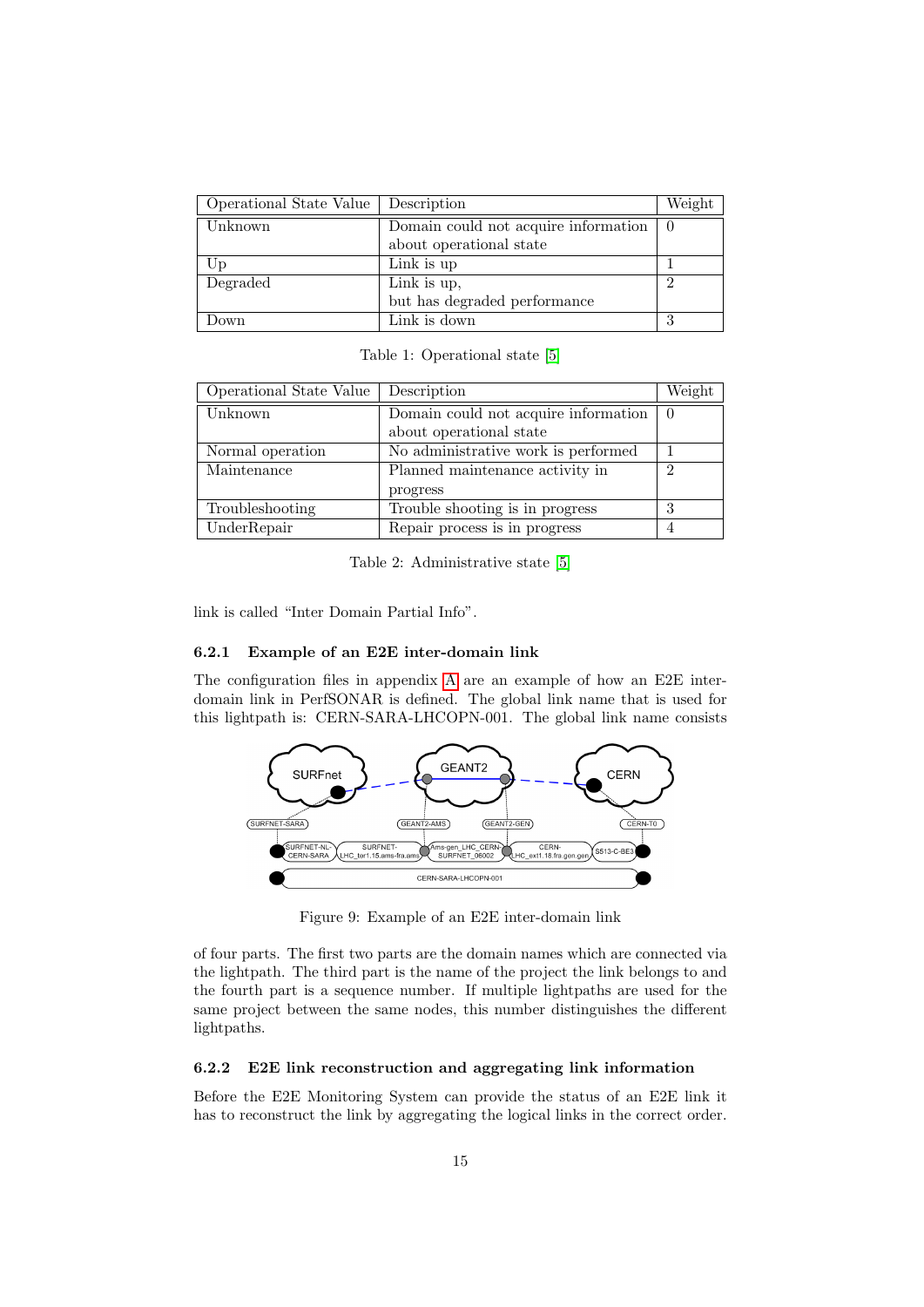This process is possible only when two endpoints are given and the naming of endpoints and demarcation points is done consistently across the involved domains.

When providing status information about an E2E link the status is equal to the status of the link with the highest weight (see [1](#page-14-0) and [2\)](#page-14-1).

### <span id="page-15-0"></span>6.3 Data provisioning

Figure [10](#page-15-1) shows a scenario for the data provisioning to feed the E2E Monitoring System. First a network monitoring system retrieves the status information from the equipment. NetherLight<sup>[3](#page-15-2)</sup> and SURFnet $6^4$  $6^4$  currently use the TL1 toolkit to do this but a new tool based on the TL1 toolkit, called Spotlight (see [6.4\)](#page-16-0) is developed.

In order to deliver data to the MA web service correctly the raw data from the devices has to be parsed in a way it complies with the data model.

When the data is stored in the database it is accessible through the MA. The E2E Monitoring System is now able to retrieve the needed information and display the status of E2E links.



<span id="page-15-1"></span>Figure 10: Data provisioning with the use of the Measurement Archive Web Service

<span id="page-15-2"></span> $^3\rm{NetherLight}$  is an optical exchange of the GLIF infrastructure.

<span id="page-15-3"></span><sup>4</sup>SURFnet6 is the National Research and Education Network of the Netherlands.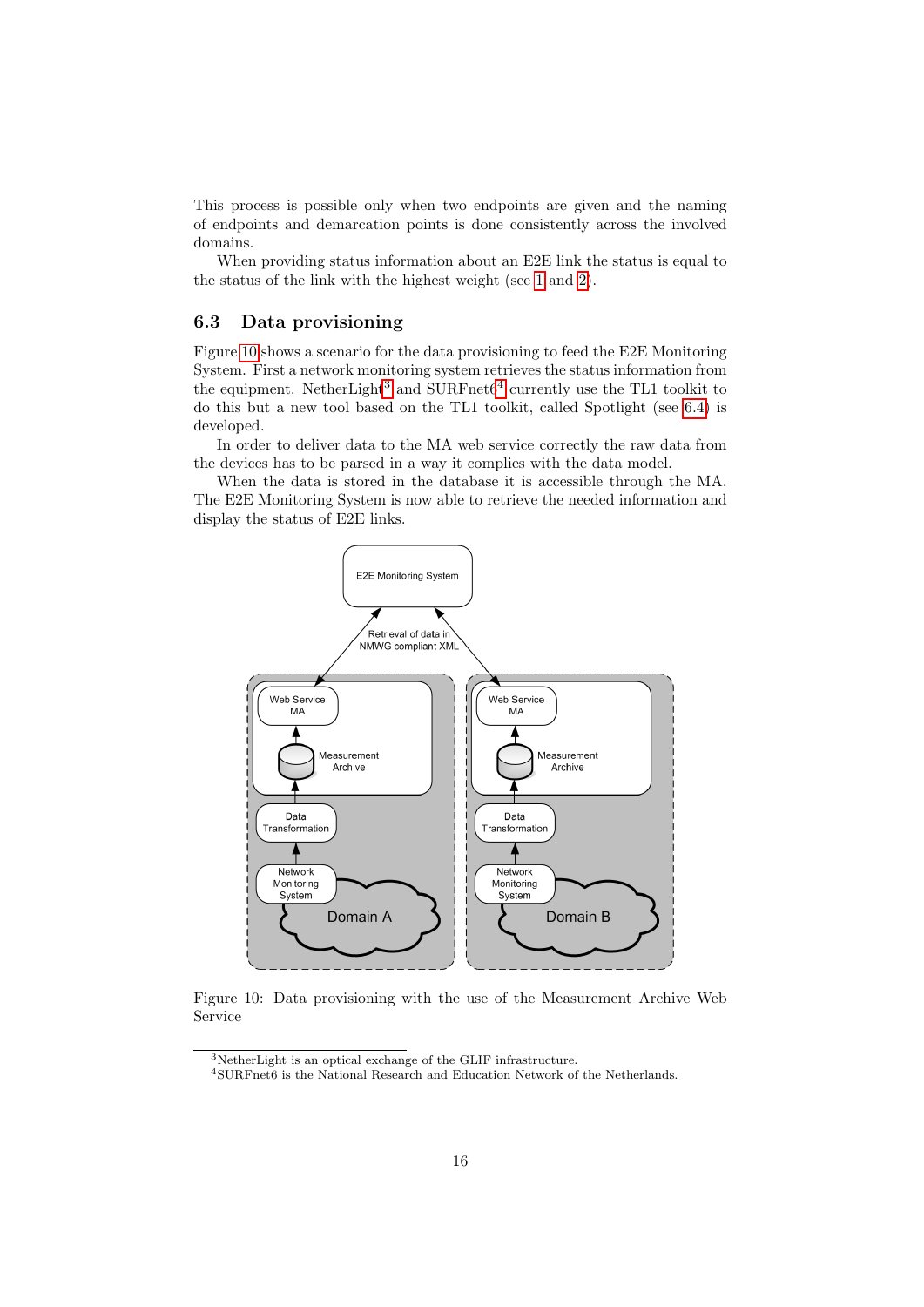### <span id="page-16-0"></span>6.4 PerfSONAR and Spotlight

Currently the monitoring of the SURFnet6 and NetherLight architecture is done by the TL1 toolkit which is part of Spotlight. It retrieves network information (e.g. capacity, free timeslots and alarm types) from the hardware using TL1 commands and stores it in a database. This toolkit also generates a Network Description Language (NDL)[\[18\]](#page-19-2) compliant file to describe the network topology. For monitoring E2E links such a topology description is required in order to know how the E2E link is build up.

The PerfSONAR framework describes the topology with a NMWG compliant file. Furthermore it defines which data is measured and where it can be found in the database. If NetherLight wants to participate and provide network information to other domains with the use of PerfSONAR, the already deployed TL1 toolkit can be used to 1) acquire information, 2) fill the network status database with this information and 3) generate a NMWG compliant file (see figure [11\)](#page-16-1). The MA web service should be modified to retrieve data from the



<span id="page-16-1"></span>Figure 11: Proposed inter relationship between Spotlight and PerfSONAR

network status database. The reason for using the MA web service and not modifying Spotlight in a way it can replace the MA web service is that modifications and added functionality in the MA webservice will also need to be implemented in Spotlight. This makes it hard and time consuming to maintain. The advantage of integrating Spotlight with PerfSONAR is the fact that the information retrieved from the network by the TL1 toolkit is made available through the web services of the PerfSONAR framework which is already used by multiple organizations.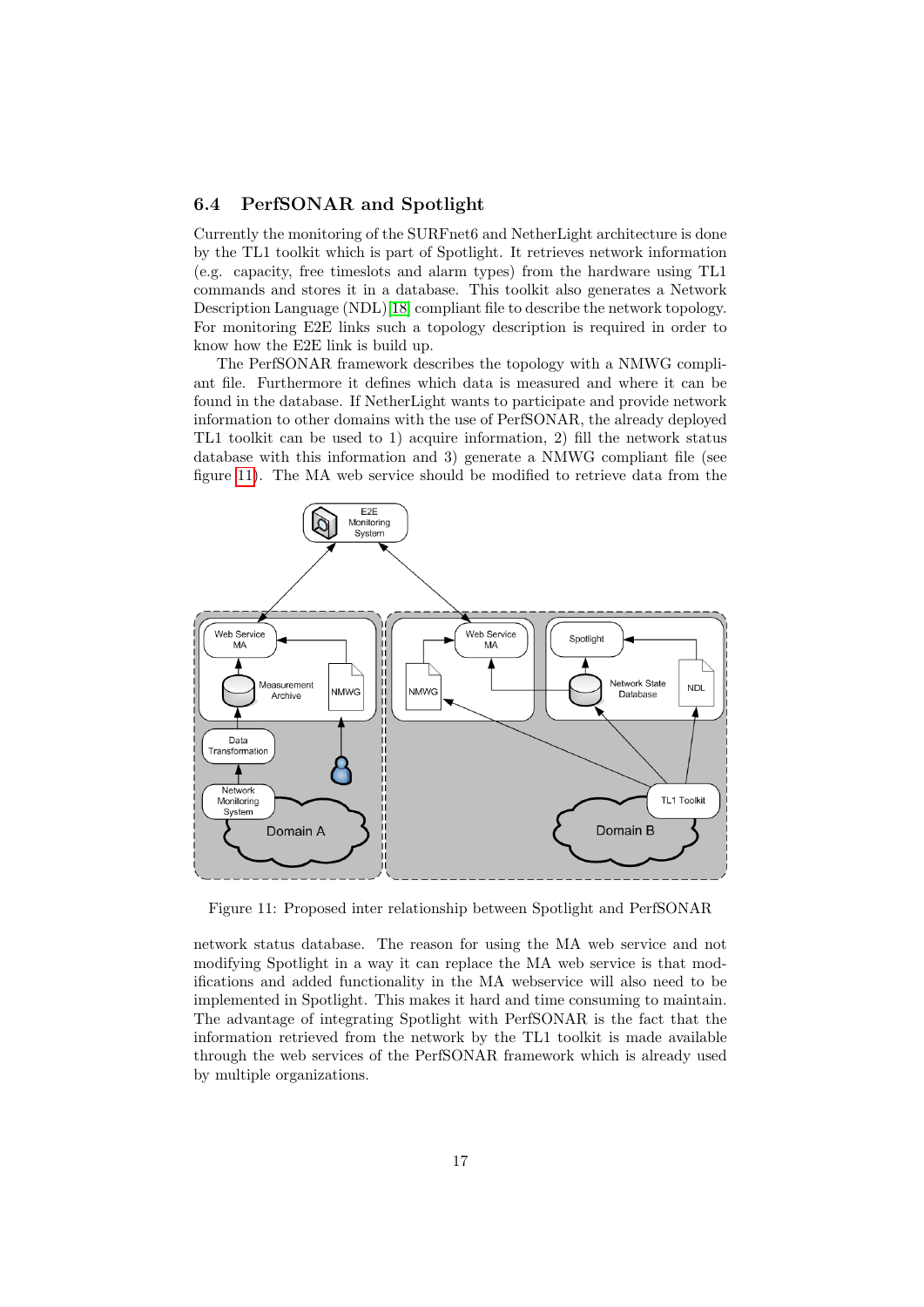# <span id="page-17-0"></span>7 Future work

This report explains the possible use of PerfSONAR in the GLIF infrastructure for monitoring E2E links. However this research raised some other question.

One of the requirements for the GLIF infrastructure is the support for monitoring protected lightpaths. Currently this is not possible. Future work could include doing research on how to support protected lightpaths in PerfSONAR.

PerfSONAR is focussed on performance monitoring. Instead of performance monitoring, this study is focussed on E2E lightpath monitoring. However a study on performance monitoring with the use of PerfSONAR can be valuable for the StarPlane network.

Lightpaths in the GLIF infrastructure change on a regular basis. In Perf-SONAR static NMWG files are used which are needed to describe the network topology and which data is being measured. This file is currently manually created. Tools that generate that file when the topology changes are needed to make maintenance less time consuming.

## <span id="page-17-1"></span>8 Conclusions

This project's primary objective was to research the possible use of the Perf-SONAR framework for inter-domain monitoring in the GLIF infrastructure. The different stakeholders were identified and their requirements defined (see [4.2\)](#page-5-2). PerfSONAR is currently capable of monitoring inter-domain E2E lightpaths. However, there are unmet requirements that make PerfSONAR less suitable for the GLIF infrastructure. Disadvantages are; the lack of support for protected and redundant lightpaths. Authentication and authorization within the framework is not yet implemented. The number of supported metrics is very limited. Advantages are; the architecture of PerfSONAR allows for additional metrics. The decentralized character of PerfSONAR improves scalability. Extending the PerfSONAR framework with customized services is possible due to its service oriented architecture which makes it flexible.

## Acknowledgments

<span id="page-17-2"></span>We would like to thank Ronald van der Pol, Andree Toonk and Paola Grosso for their help and effort they put into this research project, their valuable comments on previous versions of this paper and comments on the presentation. Also we would like to thank the people in the PerfSONAR mailing list for their comments and their fast replies. Last but not least we thank SARA who gave us the opportunity to do this project.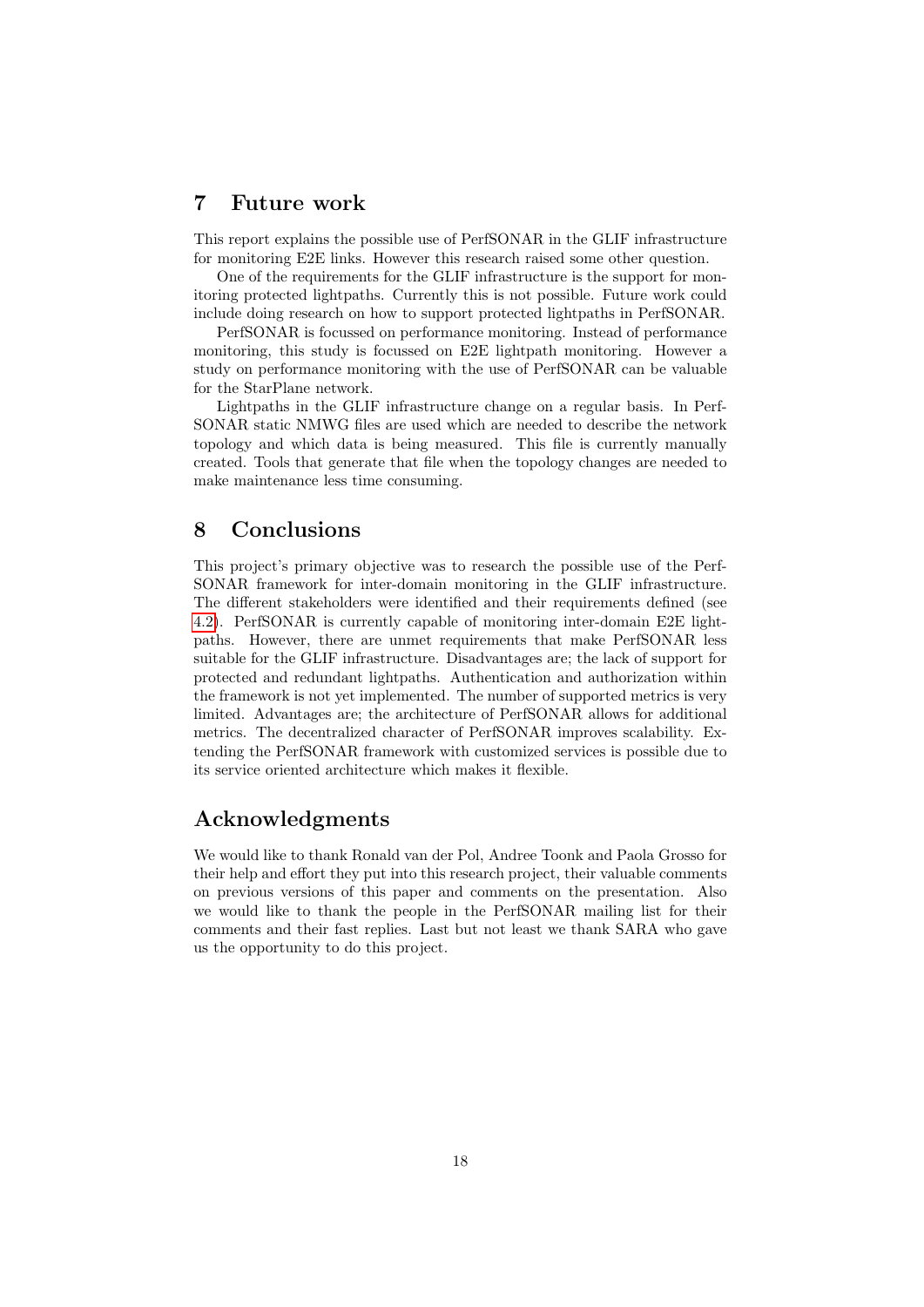# References

- <span id="page-18-1"></span>[1] Jeff W. Boote, Eric L. Boyd, Jérôme Durand, Andreas Hanemann, Loukik Kudarimoti, Roman Lapacz, Nicolas Simar, and Szymon Trocha. Towards multi-domain monitoring for the european research networks. Computational methods in science and technology, 11(2):91–100, 2005.
- <span id="page-18-8"></span>[2] ESnet, Energy Sciences network. <http://www.es.net>, April 2007.
- <span id="page-18-9"></span>[3] GEANT2, Gigabit European Academic Network 2. [http://www.geant2.](http://www.geant2.net) [net](http://www.geant2.net), June 2007.
- <span id="page-18-5"></span>[4] GLIF, Global Lambda Integrated Facility. <http://www.glif.is>, May 2007.
- <span id="page-18-2"></span>[5] Matthias Hamm and Mark Yampolskiy. E2e link monitoring: System design and documentation. page 57, 2007.
- <span id="page-18-3"></span>[6] A. Hanemann, V. Jeliazkov, O. Kvittem, L. Marta, J. Metzger, and I. Velimirovic. Complementary visualization of perfSONAR network performance measurements. *ICISP*, 0:6, 2006.
- <span id="page-18-4"></span>[7] Andreas Hanemann, Jeff W. Boote, Eric L. Boyd, Jérôme Duran, Loukik Kudarimoti, Roman Lapacz, D. Martin Swany, Szymon Trocha, and Jason Zurawski. PerfSONAR : A service oriented architecture for multi-domain network monitoring. LNCS, 3826:241–254, 2005.
- <span id="page-18-15"></span>[8] Andreas Hanemann, Loukik Kudarimoti, Roman Lapacz, D. Martin Swany, Szymon Trocha, and Jason Zurawski. Application of the NM-WG schema for network performance data exchange in the perfSONAR system.
- <span id="page-18-7"></span>[9] Ren´e Hatem, Almar Giesberts, and Erik-Jan Bos. The ordering and fault resolution process for multi-domain lightpaths across hybrid networks. 0:5, 2006.
- <span id="page-18-10"></span>[10] Internet2. <http://www.internet2.edu>, June 2007.
- <span id="page-18-13"></span>[11] Internet2. Bandwidth test controller (BWCTL). [http://e2epi.](http://e2epi.internet2.edu/bwctl/) [internet2.edu/bwctl/](http://e2epi.internet2.edu/bwctl/), September 2005.
- <span id="page-18-14"></span>[12] University of Illinois. <http://dast.nlanr.net/Projects/Iperf/>, 2005.
- <span id="page-18-12"></span>[13] Mike P. Papazoglou. Service -oriented computing: Concepts, characteristics and directions. In WISE '03: Proceedings of the Fourth International Conference on Web Information Systems Engineering, page 3, Washington, DC, USA, 2003. IEEE Computer Society.
- <span id="page-18-0"></span>[14] perfSONAR, PERformance focused Service Oriented Network monitoring ARchitecture. <http://www.perfsonar.net>, June 2007.
- <span id="page-18-11"></span>[15] RNP, Rede Nacional de ensino e Pesquisa. <http://www.rnp.br/en>, May 2007.
- <span id="page-18-6"></span>[16] SURFnet. Measuring the use of lightpath services. 0:13, 2007.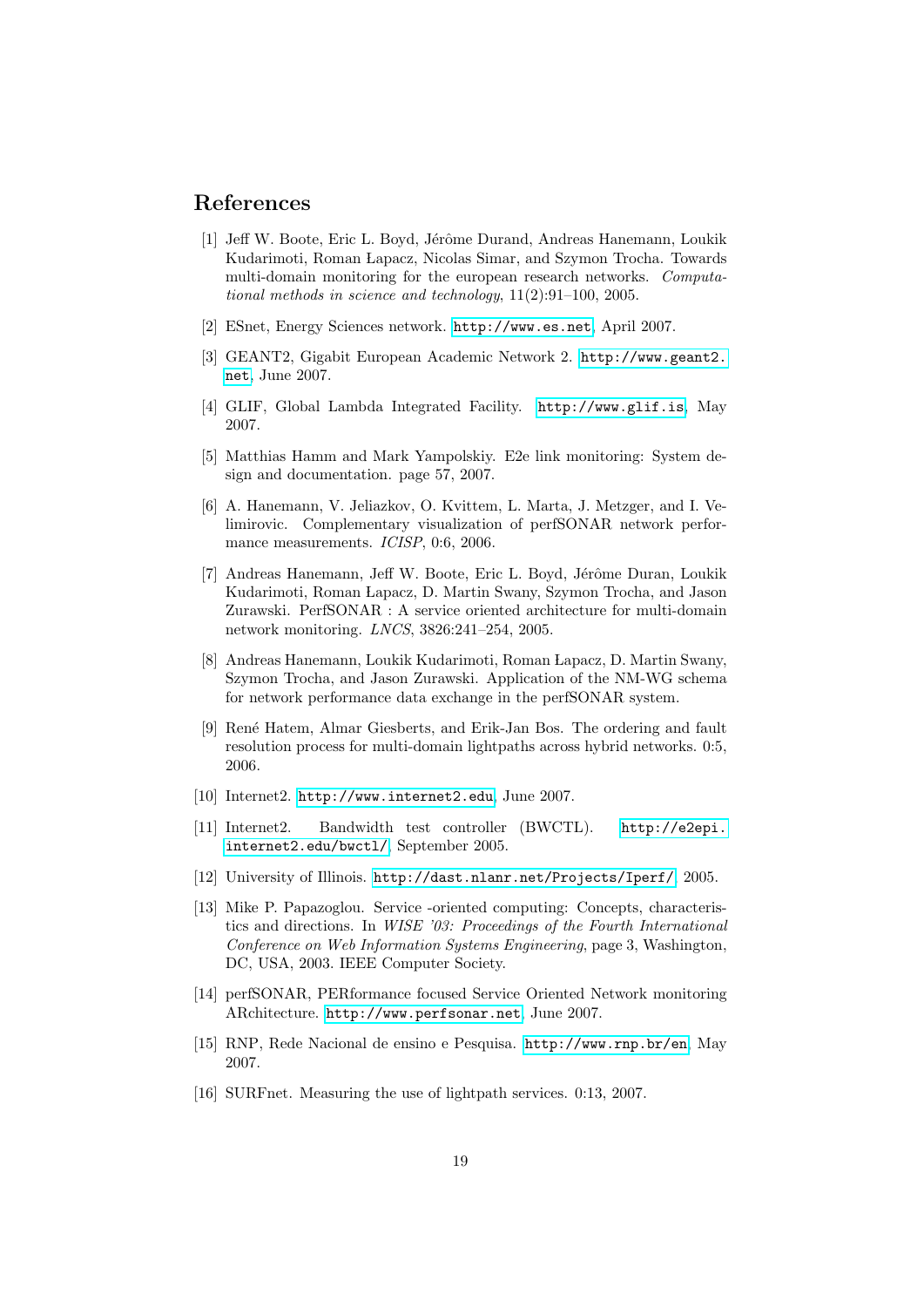- <span id="page-19-0"></span>[17] D. Martin Swany, Jason W. Zurawski, and Dan Gunter. NMWG schema developers guide. August, 2005.
- <span id="page-19-2"></span>[18] Research Group System and Network Engineering. Network description language. <http://www.science.uva.nl/research/sne/ndl/>, 2006.
- <span id="page-19-1"></span>[19] XQuery, an XML query language. <http://www.w3.org/TR/xquery>, January 2007.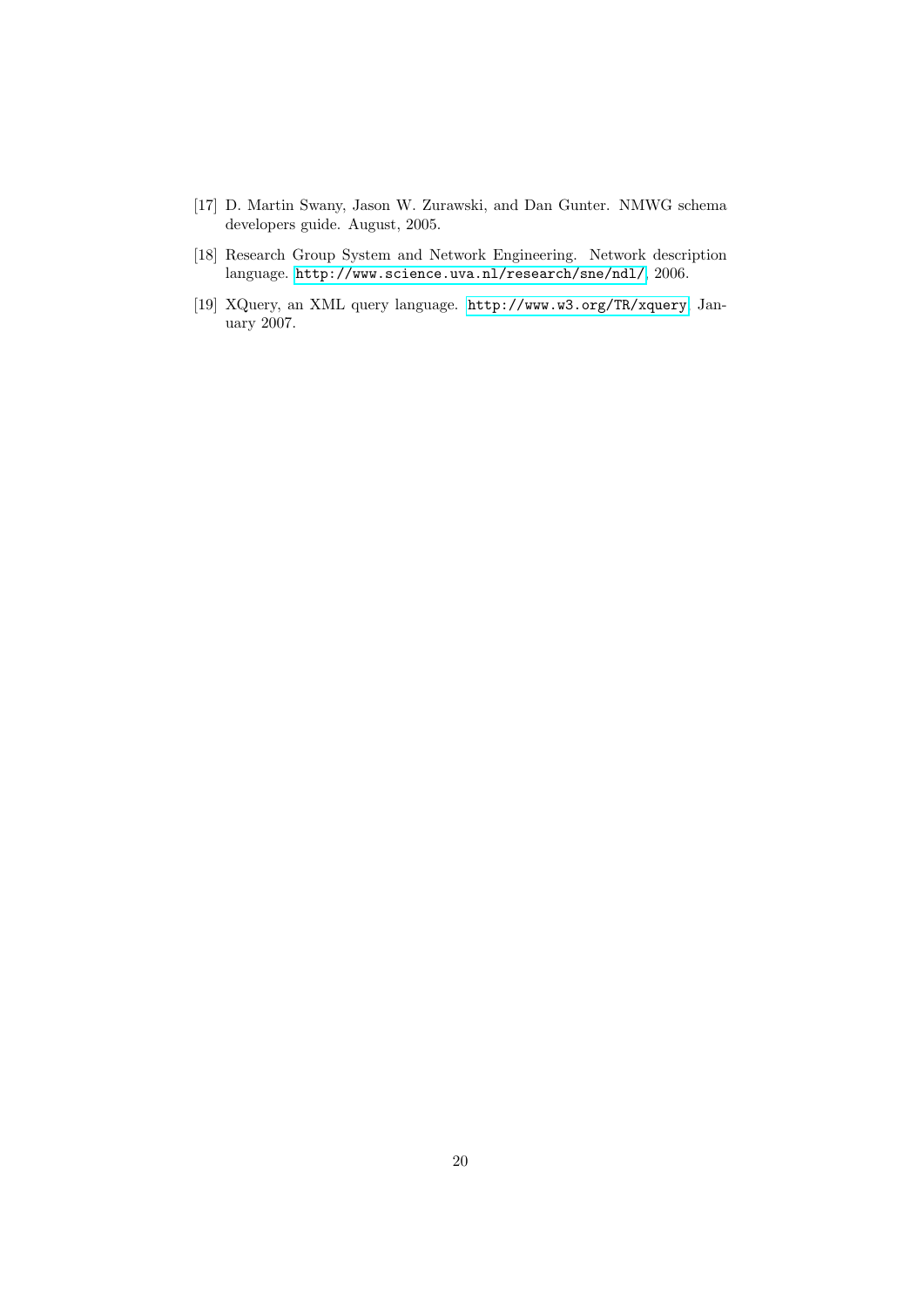# <span id="page-20-0"></span>A XML E2E-link configuration files

These configuration files are an example of an E2E inter-domain link. The global link name that is used for this lightpath is: CERN-SARA-LHCOPN-001.

### <span id="page-20-1"></span>A.1 SURFnet domain

```
<?xml version="1.0" encoding="utf-8" ?>
<nmwg:store type="E2E_Link_status_information"
   xmlns:nmwg="http://ggf.org/ns/nmwg/base/2.0/"
   xmlns:nmtm="http://ggf.org/ns/nmwg/time/2.0/"
   xmlns:nmwgtopo3="http://ggf.org/ns/nmwg/topology/base/3.0/"
   xmlns:nmtl2="http://ggf.org/ns/nmwg/topology/l2/3.0/"
   xmlns:nmtl3="http://ggf.org/ns/nmwg/topology/l3/3.0/"
   xmlns:nmtl4="http://ggf.org/ns/nmwg/topology/l4/3.0/"
   xmlns:ifevt="http://ggf.org/ns/nmwg/event/status/base/2.0/">
   <nmwg:parameters id="storeId">
        <nmwg:parameter name="DomainName">SURFnet</nmwg:parameter>
   </nmwg:parameters>
   <nmwg:metadata id="md1">
        <nmwg:subject id="sub-SURFNET-SARA">
            <nmwgtopo3:node id="SURFNET-SARA">
                <nmwgtopo3:type>TopologyPoint</nmwgtopo3:type>
                <nmwgtopo3:name type="logical">
                    SURFnet-Asd001A
                </nmwgtopo3:name>
                <nmwgtopo3:country>
                    NL
                </nmwgtopo3:country>
                <nmwgtopo3:city>Amsterdam</nmwgtopo3:city>
                <nmwgtopo3:institution>
                    Asd001A
                </nmwgtopo3:institution>
                <nmwgtopo3:latitude>
                    node1_latitude
                </nmwgtopo3:latitude>
                <nmwgtopo3:longitude>
                    node1_longitude
                </nmwgtopo3:longitude>
            </nmwgtopo3:node>
        </nmwg:subject>
   </nmwg:metadata>
   <nmwg:metadata id="md2">
        <nmwg:subject id="sub1">
            <nmtl2:link>
                <nmtl2:name type="logical">
                    SURFNET-NL-CERN-SARA
```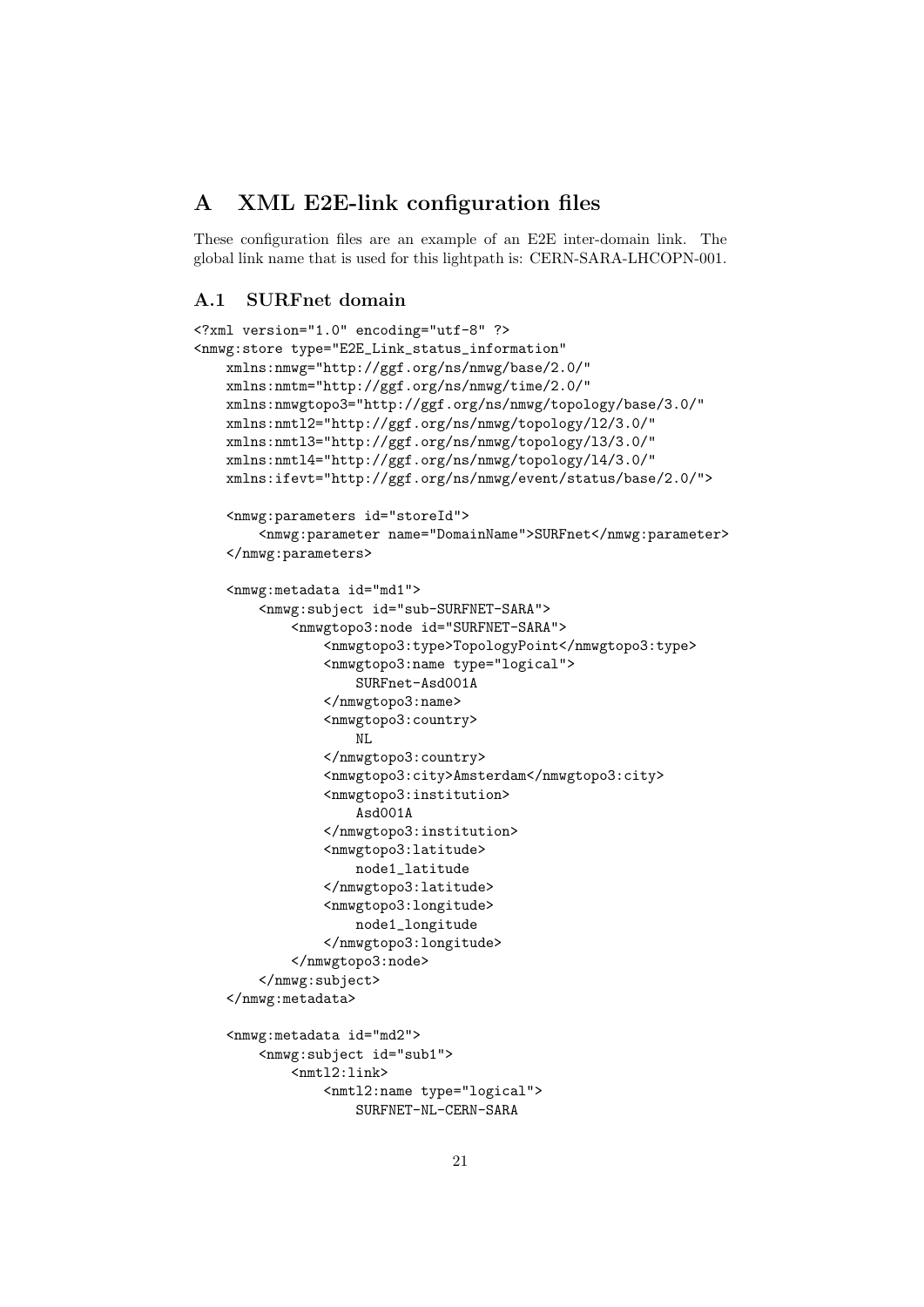```
</nmtl2:name>
            <nmtl2:globalName type="logical">
                CERN-SARA-LHCOPN-001
            </nmtl2:globalName>
            <nmtl2:type>ID_LinkPartialInfo</nmtl2:type>
            <nmwgtopo3:node nodeIdRef="SURFNET-SARA">
                <nmwgtopo3:role>
                    EndPoint
                </nmwgtopo3:role>
            </nmwgtopo3:node>
            <nmwgtopo3:node nodeIdRef="GEANT2-AMS">
                <nmwgtopo3:role>
                    DemarcPoint
                </nmwgtopo3:role>
            </nmwgtopo3:node>
        \langle/nmtl2:link>
    </nmwg:subject>
    <nmwg:parameters>
        <nmwg:parameter name="supportedEventType">
         IID
        </nmwg:parameter>
    </nmwg:parameters>
</nmwg:metadata>
<nmwg:data id="d1" metadataIdRef="md2">
    <ifevt:datum timeType="ISO" timeValue="2007-06-29T00:05:07.0+0200">
        <ifevt:stateOper>UP</ifevt:stateOper>
        <ifevt:stateAdmin>NORMALOPERATION</ifevt:stateAdmin>
    </ifevt:datum>
</nmwg:data>
```

```
</nmwg:store>
```
## <span id="page-21-0"></span>A.2 GEANT2 domain

```
<?xml version="1.0" encoding="utf-8"?>
<nmwg:message type="E2E_Link_status_information"
   xmlns:nmwg="http://ggf.org/ns/nmwg/base/2.0/"
   xmlns:nmtm="http://ggf.org/ns/nmwg/time/2.0/"
   xmlns:nmwgtopo3="http://ggf.org/ns/nmwg/topology/base/3.0/"
   xmlns:nmtl2="http://ggf.org/ns/nmwg/topology/l2/3.0/"
   xmlns:nmtl3="http://ggf.org/ns/nmwg/topology/l3/3.0/"
   xmlns:nmtl4="http://ggf.org/ns/nmwg/topology/l4/3.0/"
   xmlns:ifevt="http://ggf.org/ns/nmwg/event/status/base/2.0/">
   <nmwg:parameters id="storeId">
```

```
<nmwg:parameter name="DomainName">GEANT2</nmwg:parameter>
</nmwg:parameters>
```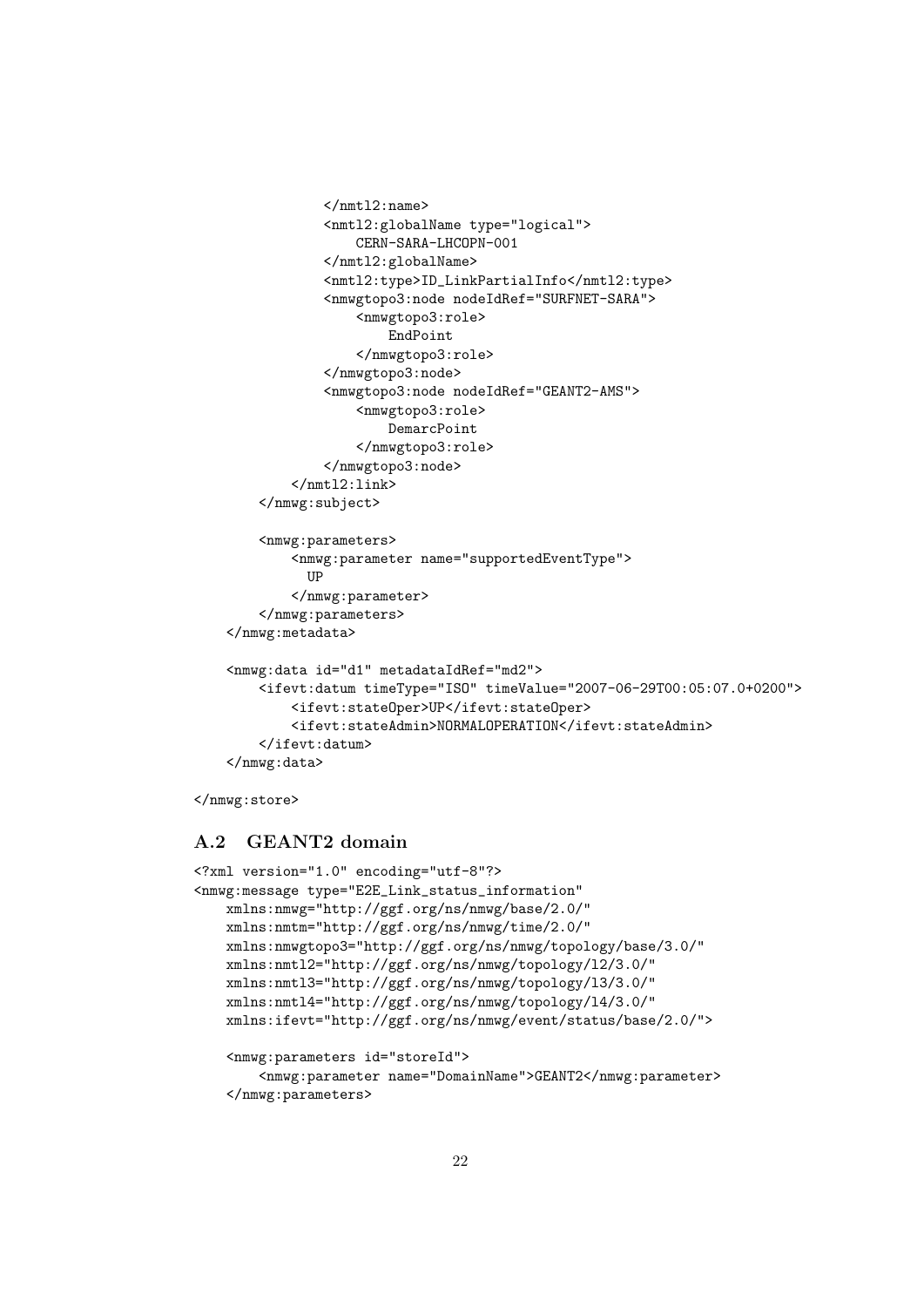```
<nmwg:metadata id="md1">
   <nmwg:subject id="sub-GEANT2-GEN">
        <nmwgtopo3:node id="GEANT2-GEN">
            <nmwgtopo3:type>TopologyPoint</nmwgtopo3:type>
            <nmwgtopo3:name type="logical">
                GEANT2-GEN
            </nmwgtopo3:name>
            <nmwgtopo3:country>
                CH
            </nmwgtopo3:country>
            <nmwgtopo3:city>Geneva</nmwgtopo3:city>
            <nmwgtopo3:institution>
                Cern
            </nmwgtopo3:institution>
            <nmwgtopo3:latitude>
                node1_latitude
            </nmwgtopo3:latitude>
            <nmwgtopo3:longitude>
                node1_longitude
            </nmwgtopo3:longitude>
        </nmwgtopo3:node>
    </nmwg:subject>
</nmwg:metadata>
<nmwg:metadata id="md2">
   <nmwg:subject id="sub-GEANT2-AMS">
        <nmwgtopo3:node id="GEANT2-AMS">
            <nmwgtopo3:type>TopologyPoint</nmwgtopo3:type>
            <nmwgtopo3:name type="logical">
                GEANT2-AMS
            </nmwgtopo3:name>
            <nmwgtopo3:country>
                NI.
            </nmwgtopo3:country>
            <nmwgtopo3:city>Amsterdam</nmwgtopo3:city>
            <nmwgtopo3:institution>
                Sara
            </nmwgtopo3:institution>
            <nmwgtopo3:latitude>
                node2_latitude
            </nmwgtopo3:latitude>
            <nmwgtopo3:longitude>
                node2_longitude
            </nmwgtopo3:longitude>
        </nmwgtopo3:node>
    </nmwg:subject>
</nmwg:metadata>
<nmwg:metadata id="md3">
```

```
<nmwg:subject id="sub1">
```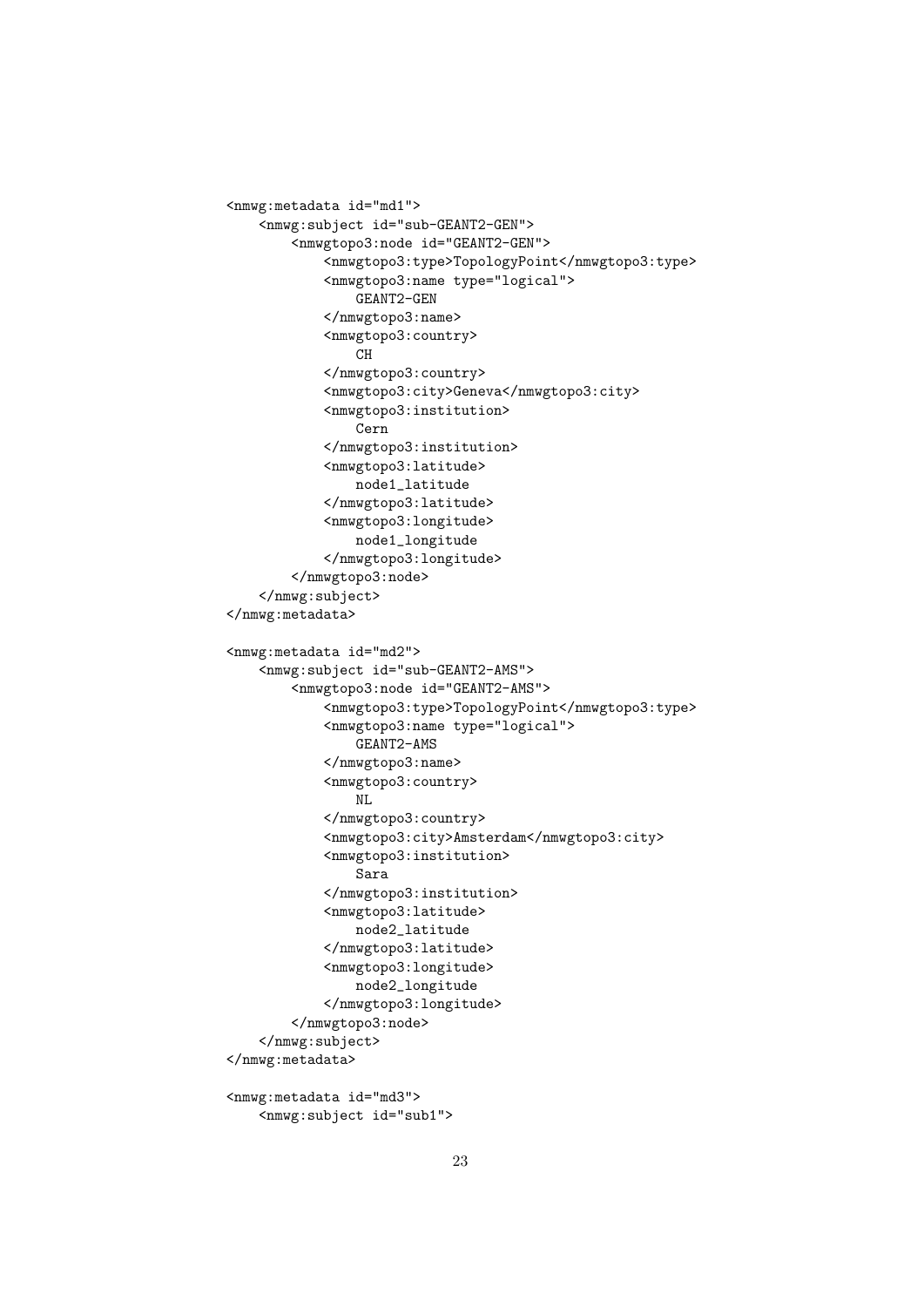```
<nmtl2:link>
            <nmtl2:name type="logical">
                ams-gen_LHC_CERN-SURFNET_06002
            </nmtl2:name>
            <nmtl2:globalName type="logical">
                CERN-SARA-LHCOPN-001
            </nmtl2:globalName>
            <nmtl2:type>DOMAIN_Link</nmtl2:type>
            <nmwgtopo3:node nodeIdRef="GEANT2-GEN">
                <nmwgtopo3:role>
                    DemarcPoint
                </nmwgtopo3:role>
            </nmwgtopo3:node>
            <nmwgtopo3:node nodeIdRef="GEANT2-AMS">
                <nmwgtopo3:role>
                    DemarcPoint
                </nmwgtopo3:role>
            </nmwgtopo3:node>
        \frac{1}{2}:link>
    </nmwg:subject>
    <nmwg:parameters>
        <nmwg:parameter name="supportedEventType">
            UP
        </nmwg:parameter>
    </nmwg:parameters>
</nmwg:metadata>
<nmwg:metadata id="md4">
    <nmwg:subject id="sub2">
        <nmtl2:link>
            <nmtl2:name type="logical">
                CERN-LHC_ext1.18.fra-gen.gen
            \frac{2}{\text{mtl2:name}}<nmtl2:globalName type="logical">
                CERN-SARA-LHCOPN-001
            </nmtl2:globalName>
            <nmtl2:type>ID_LinkPartialInfo</nmtl2:type>
            <nmwgtopo3:node nodeIdRef="GEANT2-GEN">
                <nmwgtopo3:role>
                    DemarcPoint
                </nmwgtopo3:role>
            </nmwgtopo3:node>
            <nmwgtopo3:node nodeIdRef="CERN-T0">
                <nmwgtopo3:role>
                    EndPoint
                </nmwgtopo3:role>
            </nmwgtopo3:node>
        \frac{2}{\text{mtl2:link}}</nmwg:subject>
    <nmwg:parameters>
```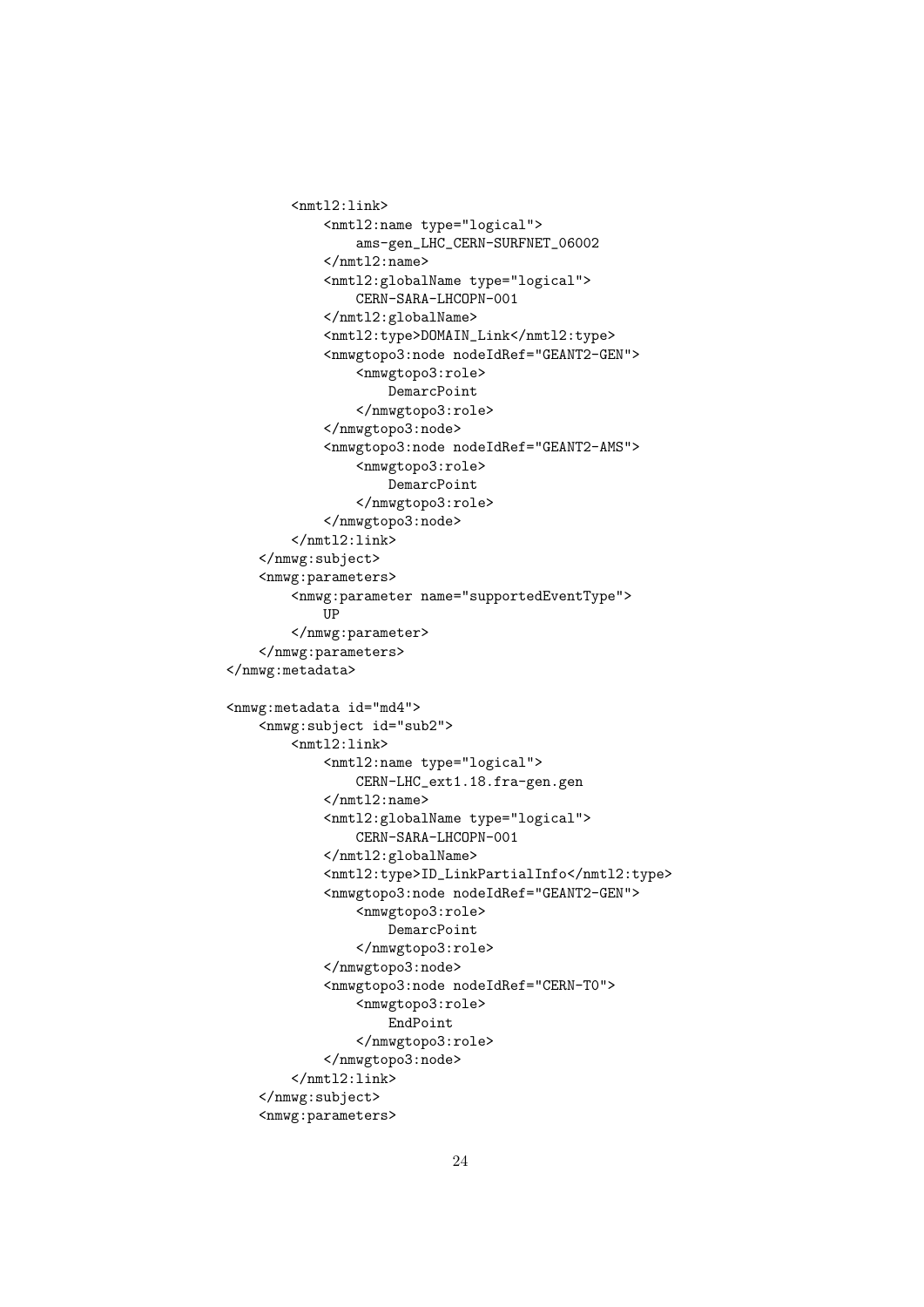```
<nmwg:parameter name="supportedEventType">
            IIP
        </nmwg:parameter>
    </nmwg:parameters>
</nmwg:metadata>
<nmwg:metadata id="md5">
    <nmwg:subject id="sub3">
        <nmtl2:link>
            <nmtl2:name type="logical">
                SURFNET-LHC_ter1.15.ams-fra.ams
            </nmtl2:name>
            <nmtl2:globalName type="logical">
                CERN-SARA-LHCOPN-001
            </nmtl2:globalName>
            <nmtl2:type>ID_LinkPartialInfo</nmtl2:type>
            <nmwgtopo3:node nodeIdRef="GEANT2-AMS">
                <nmwgtopo3:role>
                    DemarcPoint
                </nmwgtopo3:role>
            </nmwgtopo3:node>
            <nmwgtopo3:node nodeIdRef="SURFNET-SARA">
                <nmwgtopo3:role>
                EndPoint
                </nmwgtopo3:role>
            </nmwgtopo3:node>
        \frac{2}{\text{mtl2:link}}</nmwg:subject>
    <nmwg:parameters>
        <nmwg:parameter name="supportedEventType">
            IIP
        </nmwg:parameter>
    </nmwg:parameters>
</nmwg:metadata>
<nmwg:data id="d1" metadataIdRef="md3">
    <ifevt:datum timeType="ISO" timeValue="2007-06-27T15:39:46.0+0100">
        <ifevt:stateOper>UP</ifevt:stateOper>
        <ifevt:stateAdmin>NORMALOPERATION</ifevt:stateAdmin>
    </ifevt:datum>
</nmwg:data>
<nmwg:data id="d2" metadataIdRef="md4">
    <ifevt:datum timeType="ISO" timeValue="2007-06-27T15:39:46.0+0100">
        <ifevt:stateOper>UP</ifevt:stateOper>
        <ifevt:stateAdmin>NORMALOPERATION</ifevt:stateAdmin>
    </ifevt:datum>
</nmwg:data>
<nmwg:data id="d3" metadataIdRef="md5">
```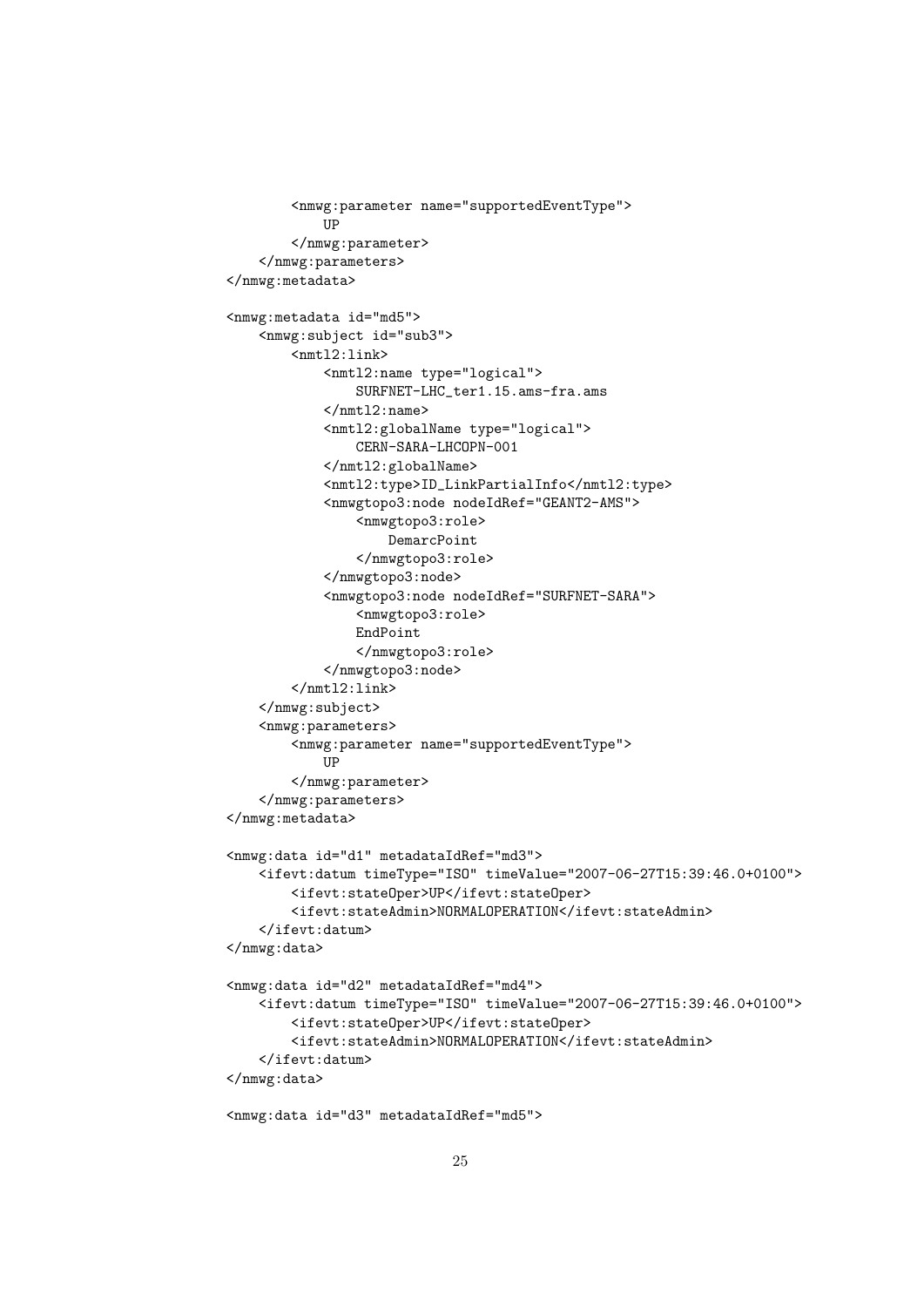```
<ifevt:datum timeType="ISO" timeValue="2007-06-27T15:39:46.0+0100">
        <ifevt:stateOper>UP</ifevt:stateOper>
        <ifevt:stateAdmin>NORMALOPERATION</ifevt:stateAdmin>
    </ifevt:datum>
</nmwg:data>
```

```
</nmwg:message>
```
## <span id="page-25-0"></span>A.3 CERN domain

```
<?xml version="1.0" encoding="utf-8" ?>
<nmwg:message type="response"
   xmlns:nmwg="http://ggf.org/ns/nmwg/base/2.0/"
   xmlns:nmwgr="http://ggf.org/ns/nmwg/result/2.0/"
   xmlns:nmwgt="http://ggf.org/ns/nmwg/topology/2.0/"
   xmlns:nmwgtopo3="http://ggf.org/ns/nmwg/topology/base/3.0/"
   xmlns:nmtl2="http://ggf.org/ns/nmwg/topology/l2/3.0/"
   xmlns:nmtm="http://ggf.org/ns/nmwg/time/2.0/"
   xmlns:ifevt="http://ggf.org/ns/nmwg/event/status/base/2.0/"
xmlns:netutil="http://ggf.org/ns/nmwg/characteristics/utilization/2.0/">
    <nmwg:metadata id="S513-C-BE3">
        <nmwg:subject id="S513-C-BE3">
            <nmtl2:link>
                <nmtl2:name type="logical">
                    S513-C-BE3
                </nmtl2:name>
                <nmtl2:globalName type="logical">
                    CERN-SARA-LHCOPN-001
                </nmtl2:globalName>
                <nmtl2:type>ID_LinkPartialInfo</nmtl2:type>
                <nmwgtopo3:node nodeIdRef="CERN-T0">
                    <nmwgtopo3:role>
                    EndPoint
                    </nmwgtopo3:role>
                </nmwgtopo3:node>
                <nmwgtopo3:node nodeIdRef="GEANT2-GEN">
                    <nmwgtopo3:role>
                    DemarcPoint
                    </nmwgtopo3:role>
                </nmwgtopo3:node>
            \frac{2}{\text{mtl2:link}}</nmwg:subject>
    </nmwg:metadata>
    <!--the node with ID "CERN-T0" is missing!
         it should look something like this: -->
    <nmwg:metadata id="md1">
        <nmwg:subject id="sub-CERN-T0">
```